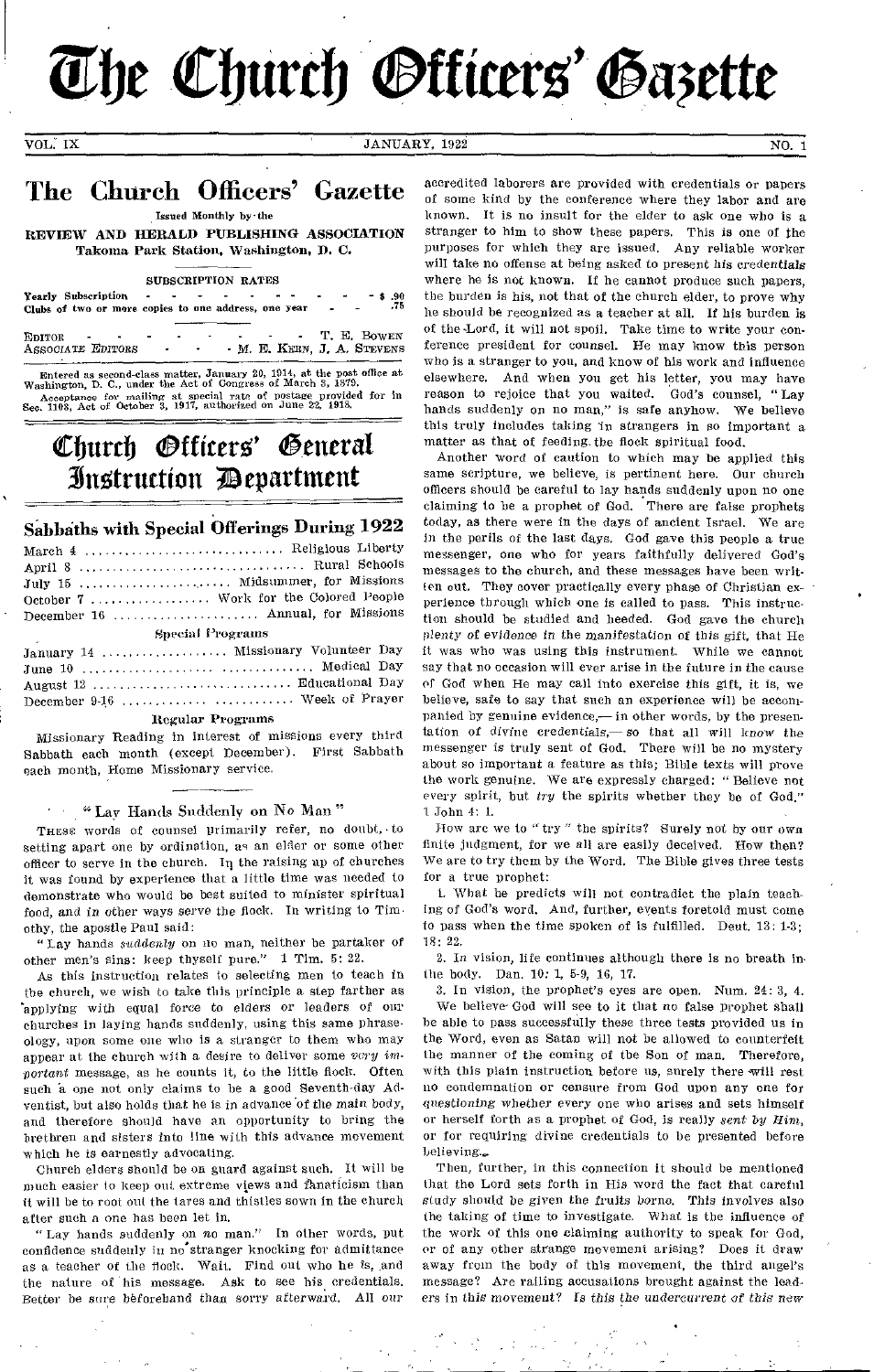development? Then beware. Take counsel. The leaders may have carefully tested, without prejudice, this very work, so new to you, and found it wanting. Their words of counsel may be of value to you — unless you entertain the spirit that you are able to reach your own conclusions without help from your brethren.

" Those who start up to proclaim a message on their own Individual responsibility, who while claiming to be taught and led of God, still *make it their special work to tear down*  that which God has been for years building up, are not doing the will of God. Be it known that these men *are on the side of the great deceiver* [italics ours]. Believe them *not.* They are allying themselves with the enemies of God and the truth. They will deride the order of the ministry as a system of priestcraft. From such turn away, have no as a system of priestcraft. From such turn away, fellowship with their message, however much they may quote the Testimonies and seek to intrench themselves be-hind them. Receive them not; for God has not given them this work to do." *—Mrs. E. G. White, in Review and Herald, Sept. 5, 1893.* 

"God is not the author of confusion, but of peace. But Satan is a vigilant, unsleeping foe, ever at work upon human minds, seeking a soil in which he can sow his tares. If he finds any whom he can press into his service, he will suggest ideas and false theories, and make them zealous in advocating error. The truth not only converts, but works the purification of its receiver. Jesus has warned us to beware of false teachers. From the beginning of our work, men have arisen from time to time, advocating theories that were new and startling. But if those who claim to believe the truth, would go to those who have had experience, would go to the word of God in a teachable, humble spirit, and examine their theories in the light of truth, and with the *aid of the brethren* who have been diligent Bible students, and at the same time make supplication unto God, asking, Is this the way of the Lord, or is it a *false path in which Satan would lead* me [italics ours], they would receive light, and would escape out of the net of the fowler." *Id.,* Sept. 12, 1893.

"Lay hands *suddenly* on no man," is God's counsel here also regarding strange movements which arise among us.<br>Shall we not heed it?  $T$ , E, B. Shall we not heed it?

## Unfaithfulness of the Church Treasurer Illustrated

"MOREOVER it is required in stewards, that a man be found faithful." 1 Cor. 4: 2. An individual selected to the position of church treasurer, should certainly have been found to be a "faithful" person in all his previous transactions as an individual and as a business man. One whose past record reveals unfaithfulness, would certainly not be chosen for this responsible and sacred work, unless there had been genuine repentance, a real conversion, and the restitution of any misappropriated funds.

"Faithful! " How much this word comprehends, especially in these times when so many twists and turns are considered proper in the business world.

As lay members we pay our tithe, and give our offerings to missions through the various channels in church, Sabbath school, church missionary and Missionary Volunteer societies, as the calls come. Money is paid in with perfect confidence that it will reach the destination to which it is given.

To illustrate the temptation that comes to the unfaithful treasurer, let us look at this picture. The treasurer is confionted with local demands,— it may be rent due for the building that is being used; payment of the winter's coal bill may-be urged; there may be repairs to be made on the building; or it may be some other imperative need for money,—but there is no money in hand to meet them. What shall he do? "These bills *must* be paid," he reasons. He looks at his church bank account and finds it shows quite a sum to his credit. He knows it is "trust money" to be sent the conference at the end of the month. Shall he draw on it for this emergency? He argues that the offerings before the close of the month will more than make up what he needs to borrow. " He yields to the temptation. It is the easiest way out of the difficulty for the time being at least. The funds, however, do not come in so readily as he expected, and at the end of the month he finds himself in considerable embarrassment, not having sufficient funds on hand to remit to the conference treasurer. Months pass, other

local bills fall due, the process is repeated, and an unfaithful steward becomes fully developed.

When the church members learn of the condition of the treasury, they feel hurt that their money was not used as they intended. Further discouragement comes in. The offerings to missions begin to drop, the local church offerings for expense fall off. Soon the members begin to think they cannot afford to support a church school. The teacher becomes discouraged, the students lose heart, and the teacher gives up in discouragement. The building is not kept in good repair. It is not comfortable during the cold winter months. The attendance drops off week by week. Things go from bad to worse. Members begin to move to other places, and some drop out entirely. " Ichabod " is written over the church door. This is surely a sad picture, but the beginning of it all was the unfaithfulness of the person selected to guard the church finances.

Let us turn the blackboard around and draw another picture of this same church as it might have been had this steward been faithful. He would have called a special meeting of the church when these first local expense bills were falling due. As he presented the matter fully and faithfully to them, they would have responded readily by giving their means to meet the bills, and their time and strength to repair the house of the Lord. All would have felt it a privilege to work for the upkeep and upbuilding of their beloved church. The special effort would have bound them closer together in the great relationship of the family of God. Their children would have been more precious to them. No thought of ever being without a church school would have come into mind. Their neighbors would have felt the influence of the strong tie that bound the members together. Their zeal and love for the Master would have been recognized, and some would have said, "Thy people shall be my people, and thy God my God."

Truly, faithfulness is one of the greatest essentials on the part of church officers, one and all. Such will soon hear the blessed words of the Saviour, "'Well done, good and faithful servant; . . . enter thou into the joy of thy Lord." LIZZIE M. GREGO.

#### *Toronto, Ontario.*

[When the church members learn that their treasurer has used trust funds to supply local demands, we suggest that the proper thing for the officers to do would be to call a meeting of the church and correct matters, by replacing the money, or elect a new treasurer. A bad condition should not be allowed to develop that will involve the prosperity of the whole church. The audit of the church treasurer's books at least once a year, and financial statements rendered the church quarterly, should be able to detect whether faithfulness or unfaithfulness marks the work of the treasurer in the handling of trust funds.— Bo.]

#### Special Notice to Church Officers

A *New Home Missionary Pamphlet.—* A pamphlet entitled, "Home Missionary Recommendations," is now ready for circulation. We are anxious that every church elder or leader and every church missionary secretary shall have a copy,' and have arranged for their distribution through conference offices. If a copy has not been received at the time this notice appears, write to the Home Missionary Department, General Conference, Takoma Park, D. C. The pamphlets are free, and are designed to acquaint church officers with the working policies of the Home Missionary Department, in a definite and permanent manner.

*The Home Missionary Wall Calendar for 1922.*— For the promotion Of church work in general, and of Home Missionary work in particular, this calendar should be in every Seventh-day Adventist home. It would take many volumes of denominational literature to furnish the information which this calendar conveys for the small sum of 25 cents. If your church homes are not supplied with the calendar, place a copy on display at the church and urge that orders be handed in to the church missionary secretary at once. Orders are filled through the tract society.

GENERAL CONFERENCE HOME MISSIONARY DEPARTMENT.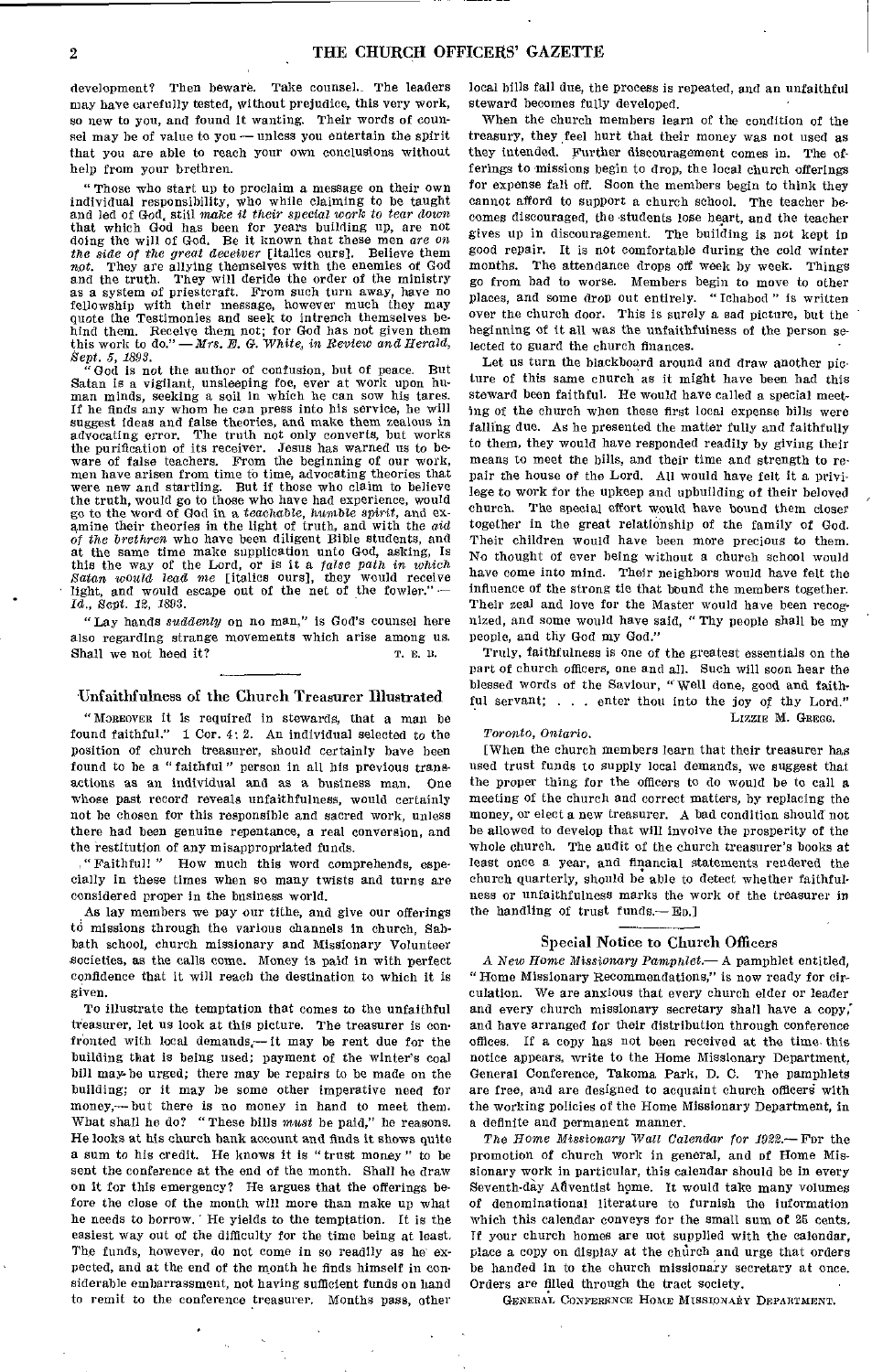# Home Missionary Department

## GREATEST ASSET OF THE CHURCH — THE CHRISTIAN HOME

## Suggestive Program for the First Sabbath Home *Missionary Service*

*(To be held January 7)* 

*OPENING SONG: "* Another Year," "Christ in Song," No. 822. Scripture Lesson: The Family in God's Plan. Jer. 31: 1; Gen. 12: 1-6; 18: 16-20; Eph. 3: 15; Jer. 10: 25.

Prayer.

Testimony Study: The Christian Home.

Special Music: (No. 70, " Christ in Song," as a duet.) Presentation of Theme: The Greatest Asset of the Church. Sentence Prayer of Consecration.

Missionary Offering.

Closing Song: "His Way with Thee," "C. in S.," No. 58. Benediction.

#### Note to the Leaders<sup>1</sup>

That this first Sabbath of the new year may be the beginning of a reformation in Seventh-day Adventist homes, to the end that they may more effectively be beacon lights in the world in this last hour of earth's history, is the earnest hope of the leaders in the Home Missionary Department. A large task lies before the church to be accomplished during 1922 —a task which demands every available resource, Seventh-day Adventist homes are the greatest asset to the church; and the work of the Layman's Missionary Movement can succeed only as it is based upon the adoption of divine principles in the home, from which there shall radiate spiritual life and vitality to strengthen the cause of God in all lines. Let us seek for a readjustment of tangled and unharmonious home conditions. Let Christian fathers and mothers make a closer hedge of defense around the boys and girls in their own homes and around those without parental protection. It is time for true fathers and mothers in Israel to come into their appointed heritage as stewards of God. None can effectively work for others when the influ-ence of the home counteracts the *Christian* service rendered.

We know that a burden of iron weight rests upon the hearts of many Seventh-day Adventist parents whose children have not entered with them *into* the blessed hope, or have drifted away from the influence of early training. " Bear ye one another's burdens," is a divine command. A bond of Christian fellowship should bind every Seventh-day Adventist home throughout the world, and such a volume of prayer should constantly ascend from these homes that the inroads of the enemy upon the youth shall be checked, be-cause "the Spirit of the Lord shall lift up a standard against him." In unity there is strength.

In behalf of the cause of temperance, the "white ribbon-<br>ers" of the world adopted the "noontide hour of prayer." At the striking of twelve, noon, in any part of the world, temperance workers devote a moment to silent prayer in behalf of the victory of their cause and the comfort of those who are suffering the effects of the curse. Why may not Seventh-day Adventist parents, and all who are touched by the parents' burden, appropriately unite in prayer at noon the world around, for the success of the task assigned those who have been separated from the world by the third angel's message?

GENERAL CONFERENCE HOME MISSIONARY DEPARTMENT.

## The Greatest Asset of the Church—the Christian Home

THERE is one objective toward which Seventh-day Adventists are bending their energies, and which they hope to see accomplished before many more years shall pass. That objective is the finishing of the work. For more than seventy years we have been *journeying* toward the heavenly Canaan, and at this hour conditions in the world about us present most convincing evidence that the end is near. These are the days that are to try men's souls, and when the faith of this people will be put to the test. It is a time, too, when we must study *seriously* the work which God has given us to do, and the strength of the resources and facilities provided for its successful accomplishment.

<sup>1</sup> Special Notice.— Since the preparation of this program, Sabbath, January 7, has been set as a day of fasting and prayer, and a special program has been provided by the General Conference for the morning service. The u

In His merciful providence God has provided many facilities for carrying the gospel to the ends of the earth. Various institutions have been established in all parts of the world, including publishing houses, sanitariums, and schools. These institutions have come to occupy a very important place in the progress of the Advent Movement, in that they *constitute* the base *of* supplies for the operations at the battle front. Our academies and colleges have become a base of supplies in furnishing scores and hundreds of young people for faithful, active service in all parts of the world field. The sanitariums which have been established throughout the field, are *furnishing* every year laborers who are filling their place in the medical missionary program of this people. Our publishing houses, too, are furnishing messagefilled literature in many varieties and languages for use all along the great world-wide battle line of the church, Thus we have come to recognize these institutions as constituting, in an essential sense, the base of supplies for the advancement of the third angel's message into all the world.

The institutions here mentioned, however, are not the only agencies provided, in the order of Providence, for the finishing of the work. There are still other institutions, somewhat neglected during recent years, which the Lord has ordained as the fountainhead of the stream of facilities for the triumph of the gospel. We refer especially to the local church and also the Christian home. These neglected institutions are the *foundation* upon which we build the great superstructure of our world-wide organization, and it is fundamental to the success of the work of God that we put forth every possible effort to make them all that God has designed they should be. In this study we purpose to give some consideration *to* the Christian home as the most valuable asset of the church in the progress of the gospel.

### The Lesson *of* an Ancient Tragedy

There is a bit of tragic history connected with the experience of the people of God in ancient times, that furnishes ,a wonderful lesson for us today. During the reign of Hezekiah as king of Judah, the king of Babylon sent letters and ambassadors to *him, "for* he had heard that Hezekiah had been sick."

" Hezekiah hearkened unto them, and showed them all the house of his precious things, the silver, and the gold, and the spices, and the precious ointment, and *all* the house of his armor, and all that was found in his treasures: there was nothing in his house, nor in all his dominion, that Heze-kiah showed them not." 2 Kings 20: 13.

As soon as the ambassadors from Babylon left Hezekiah, the prophet Isaiah appeared upon the scene. He inquired of Hezekiah concerning the men who had come, and the Purpose of their *mission.* Hezekiah's sad mistake lay in the fact that he had shown the ambassadors the riches of his kingdom, but had neglected to tell them about the God of heaven, and the glories of His kingdom. Had Hezekiah embraced the opportunity that came to him on this occasion, it would have been possible *for* the representatives of a heathen empire to become acquainted with the light of truth which shone upon Israel's pathway. The question of the prophet Isaiah is strikingly significant, and had a most important bearing upon the mistake of Hezekiah: " What have they seen In thine house? And Hezekiah answered, All the things that are in mine house have they seen: there is nothing among my treasures that I have not showed them." 2 Kings 20: 15.

" What have they seen in thine house?" This searching question from the lips of the *ancient* prophet is equally important to the people of God today. God designs that every home where the third angel's message has transformed the hearts and molded the lives of His people, should be a beacon light in a world of darkness. We may ask ourselves seriously, What does the world *see in* our homes as the days go by? Are these homes of ours, scattered over the wide harvest field, little sanctuaries where fathers and mothers and children are offering daily sacrifices of humble hearts and lives for the service of Christ? The character of our homes has a very important bearing upon the church, and indirectly upon the larger circles of organization in the Advent Movement.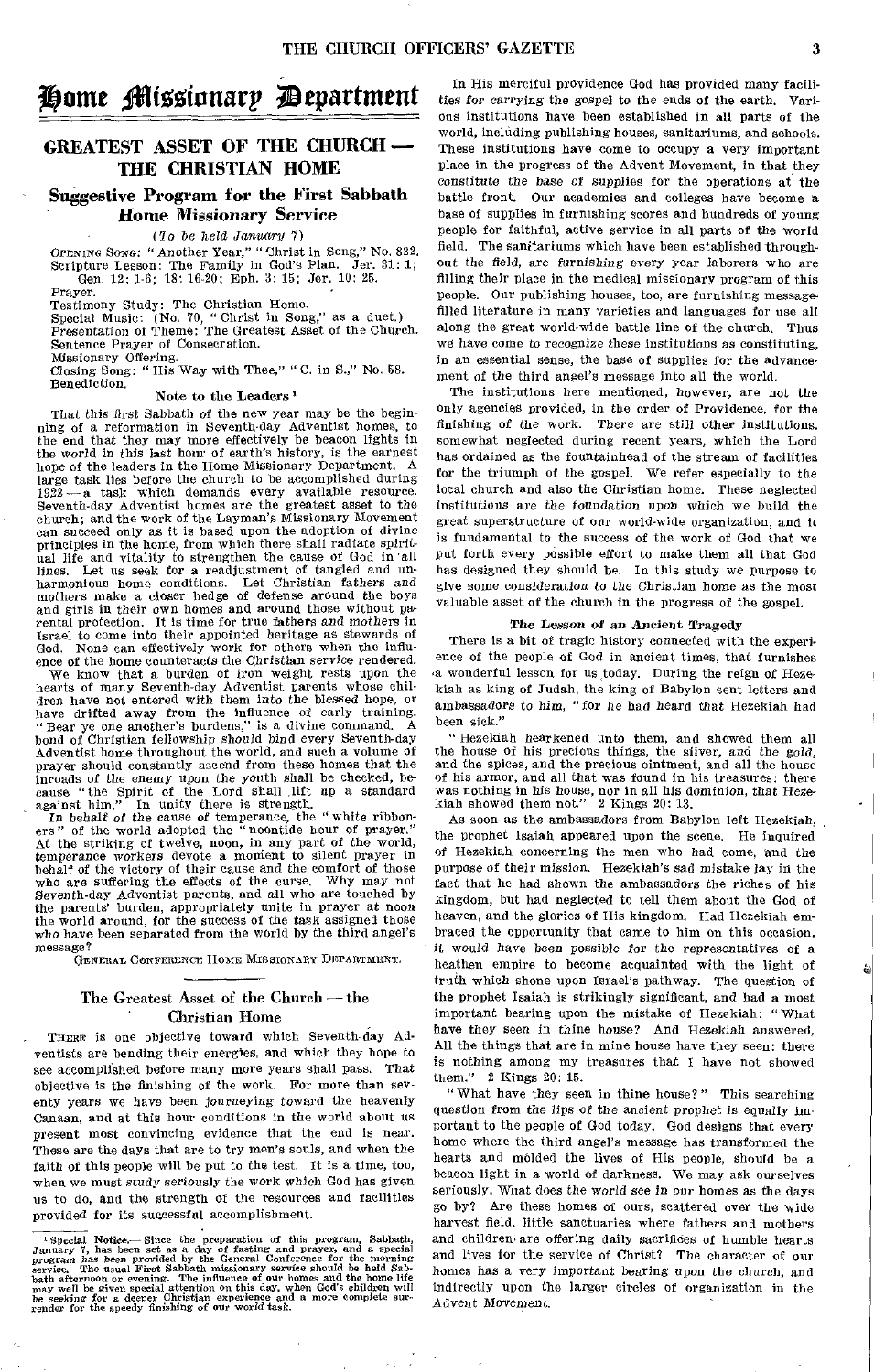The restoration and uplifting of humanity begins in the home. The work of parents underlies every other. Society is composed of families, and is what the heads of families make it. Out of the heart are ' the issues of life; ' and the heart of the community, of the church, and of the nation, is the household. The well-being of society, the success of the church, the prosperity of the nation, depend upon home influences."—" *The Ministry of Healing," p. 849.* 

These impressive words from the servant of God help us to recognize the value of the Christian home in the uplift of humanity. The influences thrown around the lives of our young people today, in the environment of their own homes, will determine their success or failure in the future years. This principle was especially emphasized in the experience of many of our young men who were-called into military service during the recent war. We recall the struggles of many of our boys as they stood firmly for principles which were implanted in their hearts in the environment of Christian homes. In many instances they were subjected to severe punishment in various ways. Many who were thus compelled to pass through severe tests and trials because of their loyalty to principle, attributed their success to the influence of Christian parents. On the other hand, many made shipwreck of their faith, yielding to the unjust demands of those in authority. We are told that in a little while we shall enter upon troublous times, when the test will come to every soul. In the light of the experiences of the past, it seems quite probable that the decisions which many will make will be determined by home influences.

#### Building the Foundation

Upon the fathers and mothers in Israel today rests the solemn responsibility of building the foundation upon which our world-wide organization rests. It is a momentous task, freighted with eternal issues; and upon a proper understanding of the principles involved, the success or failure of the Advent Movement depends. In ancient times God gave His people wonderful principles of home life which. molded the life, habits, and customs of the chosen people. These principles were to make them "the head and not the tail," and were to establish them permanently in the land of Canaan. Just as long as the home life of God's ancient People was patterned after the divine principles, there was prosperity in their borders. On the other hand, distress and disaster came when the home life became decadent.

Some of the beacon lights of ancient times present to us the results of conformity to the divine plan. The records ' of Biblical history tell of young men from Jewish homes who occupied positions of prominence among the nations of the ancient world. Leaders, statesmen, and prophets are included in the list of those who came from Jewish homes where heavenly principles were the dominant factor. The destinies of nations hung on their word, and their influence was felt in times of crisis.

The foundation upon which ancient Israel built is of equal value and importance today. It will be helpful in these days of peril' which have come upon the world, to study briefly some of the fundamentals which contribute to the making of Christian homes.

*Devotion.—* The Spirit of Christ should reign supreme upon the altar of every home. This is fundamental to success in home-making. When parents and children are living the daily life of devotion, many of the ills of domestic life will be counteracted. When the spiritual life of the home wanes, the forces of the enemy eat like a canker at the pillars upon which the home is built, and decay threatens all that makes for life and vitality. The family altar should ever occupy an important place in the program of the home, and at no time should its spiritual fires grow dim.

"In every family there should be a fixed time for morning and evening worship. How appropriate it is for parents to gather their children about them before the fast is broken, to thank the heavenly Father for His protection during the right, and to ask Him for His help and guidance and watch-How fitting, also, when evening comes, for parents and children to gather once more before Him, and thank Him for the blessings of the day that is past! " *—"Testimonies," Vol. VII, p. 43.* 

The impressions of the devotional life made upon the youthful mind through the years, will never be effaced. In the hours of bitter struggle the principles thus implanted in the hearts and lives of our boys and girls, will serve as an anchor both sure and steadfast.

Education.—"Life is a training school, from which parents and children are to be graduated to the higher school in the mansions of God."—" *The Ministry of Healing," M 348.* Every Christian home should be a miniature training school, where parents and children study together the principles of Christian living and service. Moses instructed the children of Israel to be diligent in teaching the youth the laws of their spiritual and physical being.

"These words, which I command thee this day, shall be in thine heart: and thou shalt teach them diligently unto thy children, and shalt talk of them when thou sittest in thine house, and when thou walkest by the way, and when<br>thou liest down, and when thou risest up." Deut. 6: 6.7. thou liest down, and when thou risest up."

The Bible should occupy first place among the books studied in the home. It is the pure, inexhaustible fountain, of whose waters we can drink and never thirst. Its pages contain instruction for every task and problem of life from beginning to end. It is the spiritual compass which will determine the pathway of this people to the city of God. For every problem in the making of a Christian home, it has a solution. Its instruction is absolutely infallible, and the inspiration it imparts to the home life will never be lost.

*Service.—* The principles- of Christian service constitute an essential element in the foundation of a Christian home. Our homes should not only be places of devotion for parents and children, but should be centers of influence from which the light of truth will pierce the darkness of a sinsick world, and shed rays of light and cheer across the pathway of others who are seeking for light. Parents and children should consecrate themselves to the service of God, and put forth every effort possible to win souls to Christ. Just as they set aside a definite time in the daily routine for devotion, so a little time should be planned for some form of home missionary work. By thus tasting the joy of service, parents and children are linked together in ties which can never be broken. The light of a heavenly Presence will brighten the pathway of the home life, and lighten the journey to the heavenly Canaan.

Christian service is the crowning glory of the home. It is the outgrowth of a home life that is built upon heavenly principles. Without it there is danger that many will be unable to stand in the hours of trial and perplexity that always come with the passing years. Our great Leader designs that our homes should keep the light of truth burning in their vicinity, and thus point sin-sick souls to the "Lamb of God, which taketh away the sin of the world."

> "Let the lower lights be burning! Send a gleam across the wave, Some poor fainting, struggling seaman, You may rescue, you may save.'

Our churches scattered throughout the great harvest field, might be compared to the lighthouse towers, and the hundreds and thousands of Christian homes to the "lower lights "' along the shore line of sin and suffering. Shall we not study God's plans for our homes, and by His grace, determine to keep the lights burning along the shore?

May God help His people to attain to perfection in the standards of Christian living in the home, and thus build the foundation for success in the Advent Movement, which is soon to triumph. H. K. CHRISTMAN.

# The Family in God's Plan

#### Seed Thoughts for Scripture Lesson

Jer. 31: 1: "At the same time, saith•the Lord, will I be the God of all the families of Israel, and they shall be My people." The family unit is God's delight. Through the Christian home it is possible to portray the divine attributes of His character as in no other way. He wishes to be the "God of all the families of Israel,"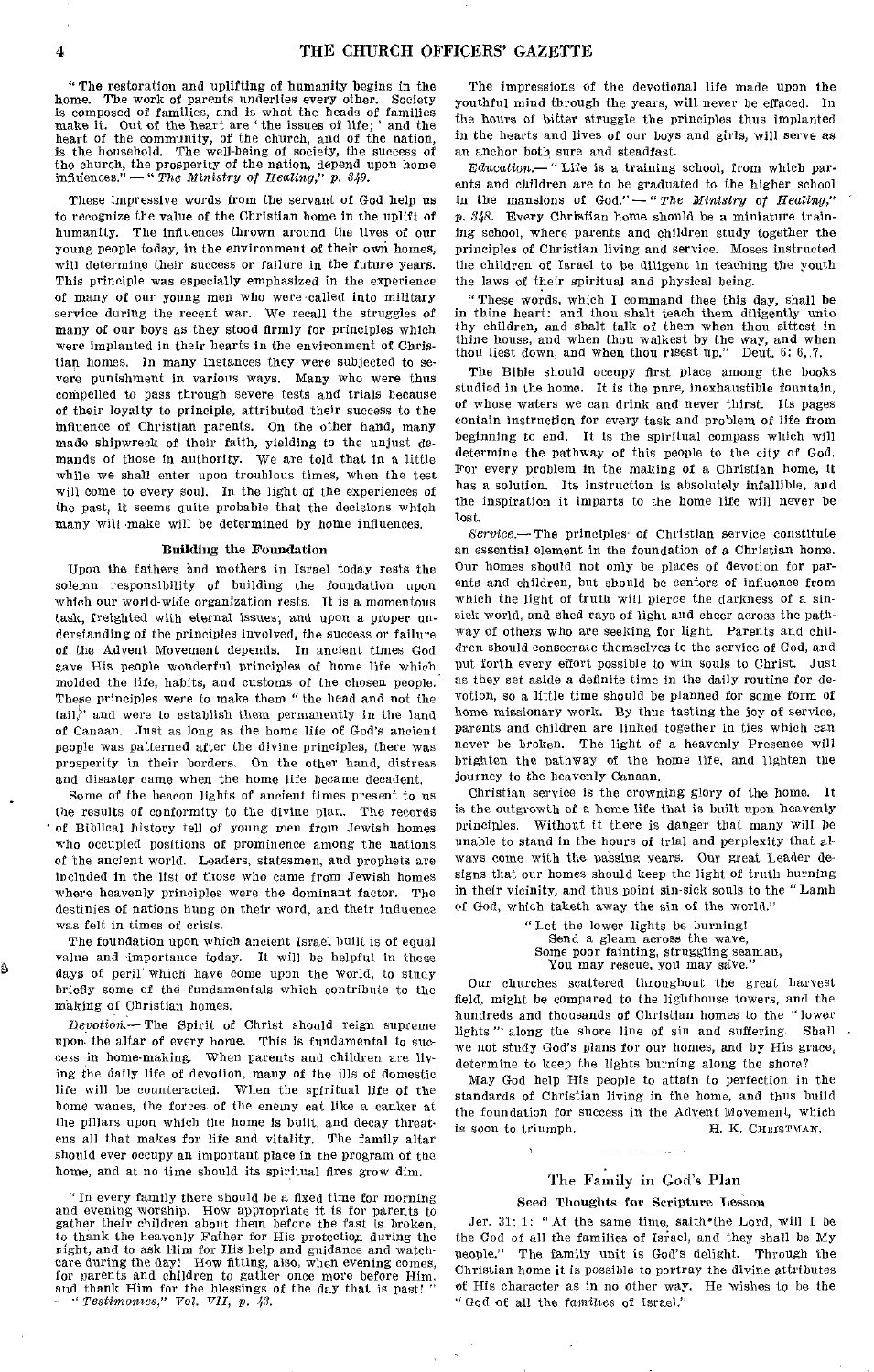Gen. 12: 1-6; 18: 16-20. Abraham was chosen to become the father of the faithful because he exhibited those sterling finalities of fatherhood which made him a " friend " of God. Of him it is written by the pen of inspiration, " I know him, that he will command his children and his household after him, and they shall keep the way of the Lord, to do justice and judgment." Also, " In thee shall all families of the earth be blessed." Abrahamic families are needed today. The promise, " If ye be Christ's, then are ye Abraham's seed, and heirs according to the promise" (Gal. 3: 29), applies primarily to the family, even though it is broad enough to -include the fragments of families which, because of the separation by sin, must stand alone as monuments to the saving grace of God.

Eph. 3: 15. God's plan for the family unit will be fully carried out in the new earth. When the redeemed gather around the Father's throne, they are known as "the whole family in heaven and earth."

Jer. 10: 25: " Pour out Thy fury upon the heathen that know Thee not, and upon the families that call not on Thy name." In so-called Christian lands much is said about the great need Of the heathen, who in their blindness bow down to wood and stone, and professed Christians are urged to meet the need by self-sacrificing effort in their behalf. That it is a Christian duty to enlighten the heathen, there can be no doubt. But in this text a striking parallel is observed. The fury of Jehovah is bidden to fall " upon the heathen" that know<sub>4</sub>not God, and also upon "the families that call not" on His name. The family that has a knowledge of God and His goodness, and fails to acknowledge Him in the daily affairs of life by conversing with Him through the medium of prayer, is in the same class With the benighted heathen; and even subject to greater condemnation, for the Bible says, "To him that knoweth to do good, and doeth it not, to him it is sin." James 4: 17. To *conscientiously*  bow to idols of human design is more acceptable than to dishonor the Creator by *wilful* negligence in sincere worship.

The story is told of a little Japanese girl who came to live in a Christian home in America. Readily adapting herself to the strange habits and *customs of* her American benefactors, she became a happy member of the family. " But there is one thing I miss," she said, " which makes your home seem queer to me. You know I have been with you to your church, and I have seen you worship your God there. But I have missed the god in your home. You know, in Japan, we have a god shelf in every house, with the gods right there in our homes. Do not any Americans worship their God in their homes?"

If children from heathen homes were transplanted into Seventh-day Adventist homes, would there be any cause for the same inquiry? Without the- protection of the family altar in the home, the families of modern Israel, through whom it is designed that " all families of the earth be blessed," will fail in their heaven-appointed task to stand as beacon lights in the world.

Timely instruction has been given and should be heeded:

"If ever there was a time when every house should be a house of prayer, it is now. Infidelity and skepticism prevail. Iniquity abounds. Corruption flows in the vital currents of the soul, and rebellion against God breaks out in the life. Enslaved by sin, the moral powers are under the tyranny of Satan. The soul is made the sport of his temptations; and unless some mighty arm is stretched out to rescue him, man goes where the archrebel leads the way. And yet, in this time of fearful peril, some who profess to be Christians have no family worship." *—"Testimonies," Vol. VII, p.* 42.

#### The Christian Home A Study from the Testimonies

## 1. WHERE should home missionary work begin?

"Let those who desire to work for God begin at home, in their own household, in their own neighborhood, among their own friends. Here they will find a favorable missionary field. This home missionary work is a test, revealing their ability or inability for service in a wider field." —

Vol. *VI, p. 428.*  2. What has been the attitude of many toward this important work?

"By,many this home field-has been shamefully neglected, and it is time that divine resources and remedies were presented, that this state of evil may be corrected. What excuse can the professed followers of Christ offer for neglecting to train their children to work for Him?

God designs that the families of earth shall be a symbol of the family in heaven. Christian homes, established and conducted in accordance with God's plan, are among His most effective agencies for the formation of Christian character and for the advancement of His work.

" If parents desire to see a different state of things in their families, let them consecrate themselves wholly to God, and co-operate with Him in the work whereby a transformation may take place in their households.

When our own homes are what they should be, our children will not be allowed to grow up in idleness and indifference to the claims of God in behalf of the needy all about them. As the Lord's heritage, they will be qualified to take up the work where they are. A light will shine from such homes which will reveal itself in behalf of the ignorant, leading them to the source of all knowledge. An influence will be exerted that will be a power for God and for His truth."— *Id., p. 430.* 

3. What important work must be done in our homes?

"Our work *for Christ is* to begin with the family, in the The education of the youth should be of a different<br>rom that which has been given in the past. Their order from that which has been given in the past. welfare demands far more labor than has been given them. There is no missionary field more important than this. By precept and example parents are to teach their children to labor for the unconverted. The children should be so educated that they will sympathize with the aged and afflicted and will seek to alleviate the sufferines of the poor and distressed. They should be taught to be diligent in missionary work; and from their earliest years self-denial and sacrifice for the good of others and the advancement of Christ's cause should be inculcated, that they may be lahorers together with God."—Id., *p. 429.* 

4. What training is necessary to make the children workers for God?

" But if they ever learn to do genuine missionary work for others, they must first learn to labor for those at home, who have a natural right to their offices of love. Every who have a natural right to their offices of love. child should be trained to bear his respective share of service in the home. He should never be ashamed to use his hands in- lifting home burdens or his feet in running errands. While thus engaged, he will not go into paths of negligence and sin. How many hours are wasted by children and youth, which might be spent in taking upon their strong young shoulders and assisting to lift the family responsibilities which some one must bear, thus showing a loving interest in father and mother. They are also to be rooted in the true principles of health reform and the care of their own bodies." —  $\tilde{I}bid.$ 

5. Upon whom does this responsibility rest?

"Not until parents themselves walk in the law of the Lord with perfect hearts, will they be prepared to command their children after them. A reformation in this respect is needed,— a reformation which shall be deep and broad. Parents need to reform; ministers need to reform; they need God in their households. If they would see a different state of things, they must bring His word into their families, and must make it their counselor. They must teach their children that it *is* the voice of God addressed to them, and is to be implicitly obeyed. They should patiently instruct their children, kindly and Untiringly teach them how to live in order to please God. The children of such a household are prepared to meet the sophistries of infidelity. They have accepted-the Bible as the basis of their faith, and they have a foundation that cannot be swept away by the incoming tide of skepticism.' *—"Patriarchs* and *Prophets," p. 143.* 

#### 6. What have many parents neglected?

" In too many households, prayer is neglected. Parents feel that they have no time for morning and evening wor-<br>ship. They cannot spare a few moments to be spent in They cannot spare a few moments to be spent in thanksgiving to God for His abundant mercies,— for the blessed sunshine and the showers of rain, which cause vegetation to flourish, and for the guardianship of holy angels. They have no time to offer prayer for divine help and guidance, and for the abiding presence of Jesus in the household. They go forth to labor as the ox or the horse goes, without one thought of God or heaven. They have souls so precious that rather than permit them to be hopelessly lost, the Son of God gave His life to ransom them; but they have little more appreciation of His great goodness than have the beasts that perish." $- I b i d$ .

*"* In a sense the father is the priest of the household, laying upon the family altar the morning and evening sacrifice. But the wife and children should unite in prayer, and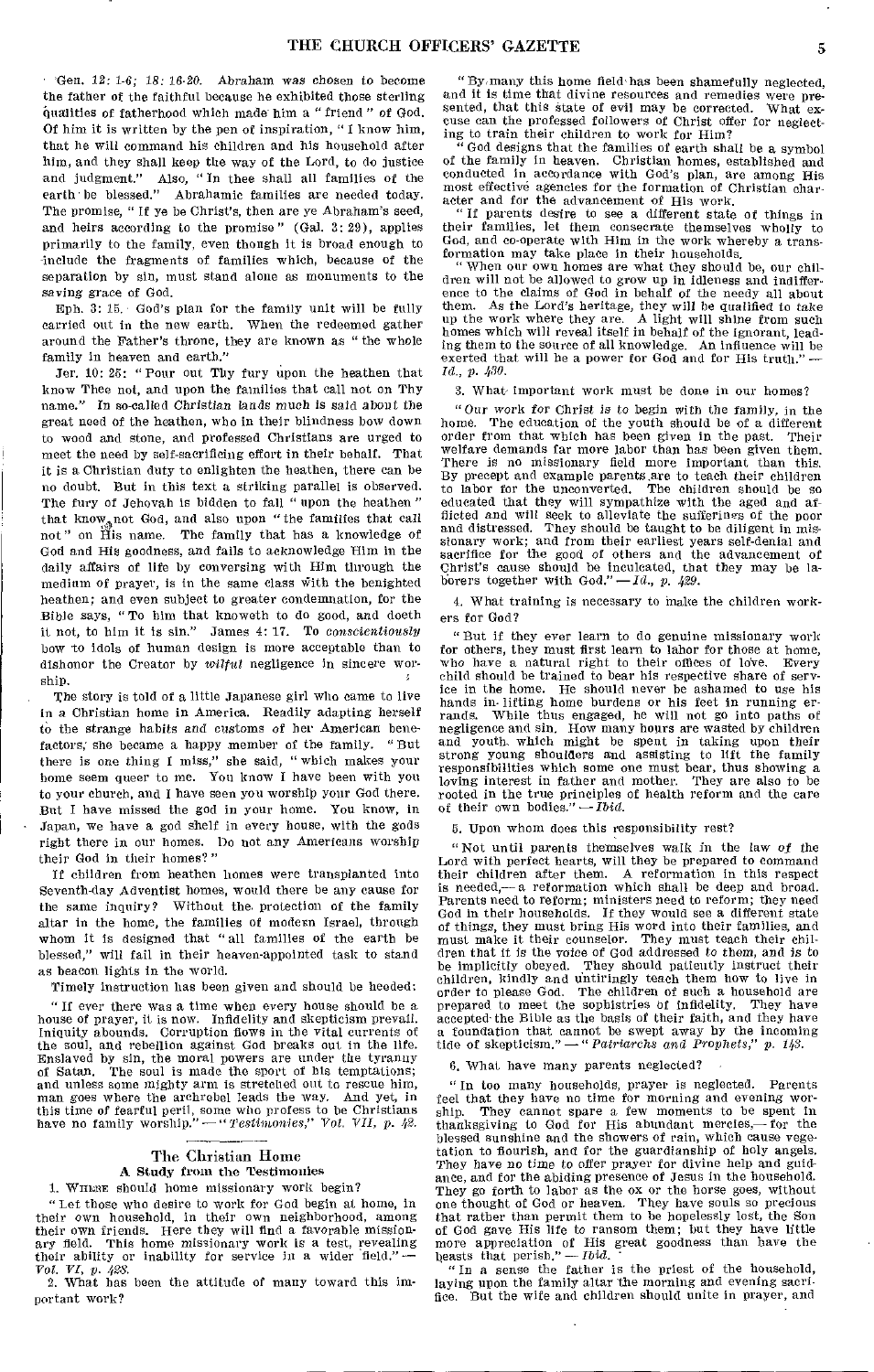join in the song of praise. In the morning before he leaves home for his daily labor, let the father gather his children about him, and, bowing before God, commit them to the care of the Father in heaven. When the cares of the day are past, let the family unite in offering grateful prayer and raising the song of praise, in acknowledgment of divine care during the day." — " *The Ministry of Healing," p.* 392.

#### 7. What indicates the character of a home?

"The best test of the Christianity of a home is the type of character begotten by its influence. Actions speak louder than the most positive profession of godliness. If professors of religion, instead of putting forth earnest, persistent, and painstaking effort to bring up a well-ordered household as a witness to the benefits of faith in God, are lax in their government, and indulgent to the evil desires of their children, they are doing as did Eli, and are bringing disgrace on the cause of Christ, and ruin upon themselves and their households. But great as are the evils of parental unfaith-But great as are the evils of parental unfaithfulness under any circumstances, they are tenfold greater when they exist in the families of those appointed as teachers of the people. When these fail to control their own households, they are, by their wrong example, misleading many. Their guilt is as much greater than that of others as their position is more responsible." —"Patriarchs *and Prophets," p. 579.* 

8. What wonderful results will follow when our homes are ordered after God's plan?

" Our time here is short. We can pass through this world but once; as we pass along, let us make the most of life. The work to which we are called does not require wealth or social position or great ability. It requires a kindly, or social position or great ability. self-sacrificing spirit and a steadfast purpose. A lamp, how-ever small, if kept steadily burning, may be the means of lighting many other lamps. Our sphere of influence may seem narrow, our ability small, our opportunities few, our requirements limited; yet wonderful possibilities are ours through a faithful use of the opportunities of our own homes. If we will open our hearts and homes to the divine principles of life, we shall become channels for currents of life-giving power. From our homes will flow streams of healing, bringing life, and beauty, and fruitfulness where now are barrenness and dearth." —" *The Ministry of Healing," p. 355.* **J. ADAMS STEVENS.** 

## Suggestions for Missionary Meeting

## First Week

OPENING EXERCISES: Song; prayer; report of missionary work, by the church missionary secretary.

The Pulse Chart —Beginning a new record. Scripture Lesson: The Talents. Matt. 25: 14-17; Luke 19: 12-19.

Talk by the Leader: The Two-Talent People.

#### Note to the Leaders

At this meeting the matter of faithful missionary reports should be emphasized. If the Missionary Pulse Chart of your church has been kept up to date, it will tell an interesting story at this time. A new color of marking should begin the 1922 pulse record. Keep in mind the ultimate goal of 100 per cent reporting membership, and urge all to co-operate in this respect.

#### The Two-Talent People

WE never hear very much of this man with two talents. There are a great many sermons and exhortations devoted to the man with five talents, and perhaps more yet to that selfish and idle fellow who had only one share, and hid it in order to escape the responsibility of its use. But these middle men, with their average capital, have slipped through so far without very much notice in the commentaries or among the sermon makers. And yet I think we ought to be most interested in the man with the two portions, for if I mistake not, he is about our size. I don't think there are many geniuses among us who have gone to the limit in our shares of intellectual stock, and I don't think there are very many who have been given only one share. The people who fill the congregations, both men and women, are mostly those who have their average two shares of common stock in the concerns of life.

Now the thing that I want to impress on your minds is that he is a very fortunate and ought to be a very happy and useful man. I know it sounds a little like an echo when he goes up and makes his report: "Thou deliveredst unto me two talents: behold, I have gained two other talents beside them." And I can imagine him feeling a little ashamed to have to make the same report as the man who had five talents, except that his was smaller, because his capital was smaller. And yet, if you will notice, he gets fully as much appreciation from his master as the other man who had doubled his five shares. The welcome which he receives is just as hearty as it was in the case of the genius.

The man who has only average ability and average opportunity for his work is always in danger of underrating himself and of being tempted to say: "If I could do something large and splendid, something worth doing, I would do it gladly; but there will be hundreds of others who can do the same thing, and I'll seem just like an echo of somebody else, or a small edition of some rich and influential man that goes ahead of me." And so he is tempted to throw up the fight and not do anything, because he cannot do something out of the ordinary. There could be no greater mistake than that. The overwhelming mass of the necessary work of the world is done by people who have only this average ability and opportunity. Once in a while there is a great ranch like some of those in California or Minnesota, on which some one man gathers a hundred thousand bushels of wheat a year; or a great mill like those in Minneapolis, where flour goes out at the rate of thousands of barrels a week; but the world is fed mostly from dittle farms where only a few acres of wheat are planted, and from the smaller mills that turn out a few barrels of flour a day. In the great manufactories it is necessary to have some men with a genius for leadership to superintend departments and to carry on business, but the great work is done by the men with only two talents, who stand in their special place and do the one item of work for which they have fitted themselves. When war comes, generals and colonels and captains are necessary, and are usually very abundant on paper, but they get wonderfully thinned out when the battle is on, and a half dozen hames only stand out after a campaign; the great burden of war falls on the two-talented men down in the heart of the great war vessels, who feed the fire with coal and look after the steam; or who load the guns; or who on land, in ordinary uniform without shoulder straps or other rank than the common private soldier, face death with heroic fortitude, and die rather than desert their flag in the presence of the foe. . .

In the ordinary work of the church this fact is equally as marked. Most churches have more major generals than are needed; but there is always a demand for the people who are willing to help in whatever is at hand—who will pray at a moment's notice, or bear a brief, loving testimony of God's goodness without feeling that it is necessary to exhort or tell a long story; the people who will visit the sick, or pass around invitations to attend church among the neighbors, or call on a family just moved in and invite them to church, or go two blocks out of their way every Sabbath morning to bring a child to Sabbath school, or teach a Sabbath school class, or any one of twenty other things constantly needed in the progress of a live, active church. Their abilities are not so large but that they can adapt themselves to the needs of common folks. They are not themselves to the needs of common folks. afraid to shake hands with people as If they liked them and were really glad to see them. They are not too fashionable or esthetic to laugh out loud when they are glad, or to shed tears without being ashamed, in the presence of real grief.

These average folks make good fathers and mothers. They are not above telling Bible stories to their children in the old-fashioned way; not too well dressed to go and kneel down and pray with them by their cribs at night; not too cold and dignified to go and talk with a poor sinner and persuade him to seek Christ, or kneel by his side at the altar with an arm about his neck, and love and pray him into the kingdom.

The average folks can afford to be cheerful. They are not geniuses, or fashionable swells, or great society lead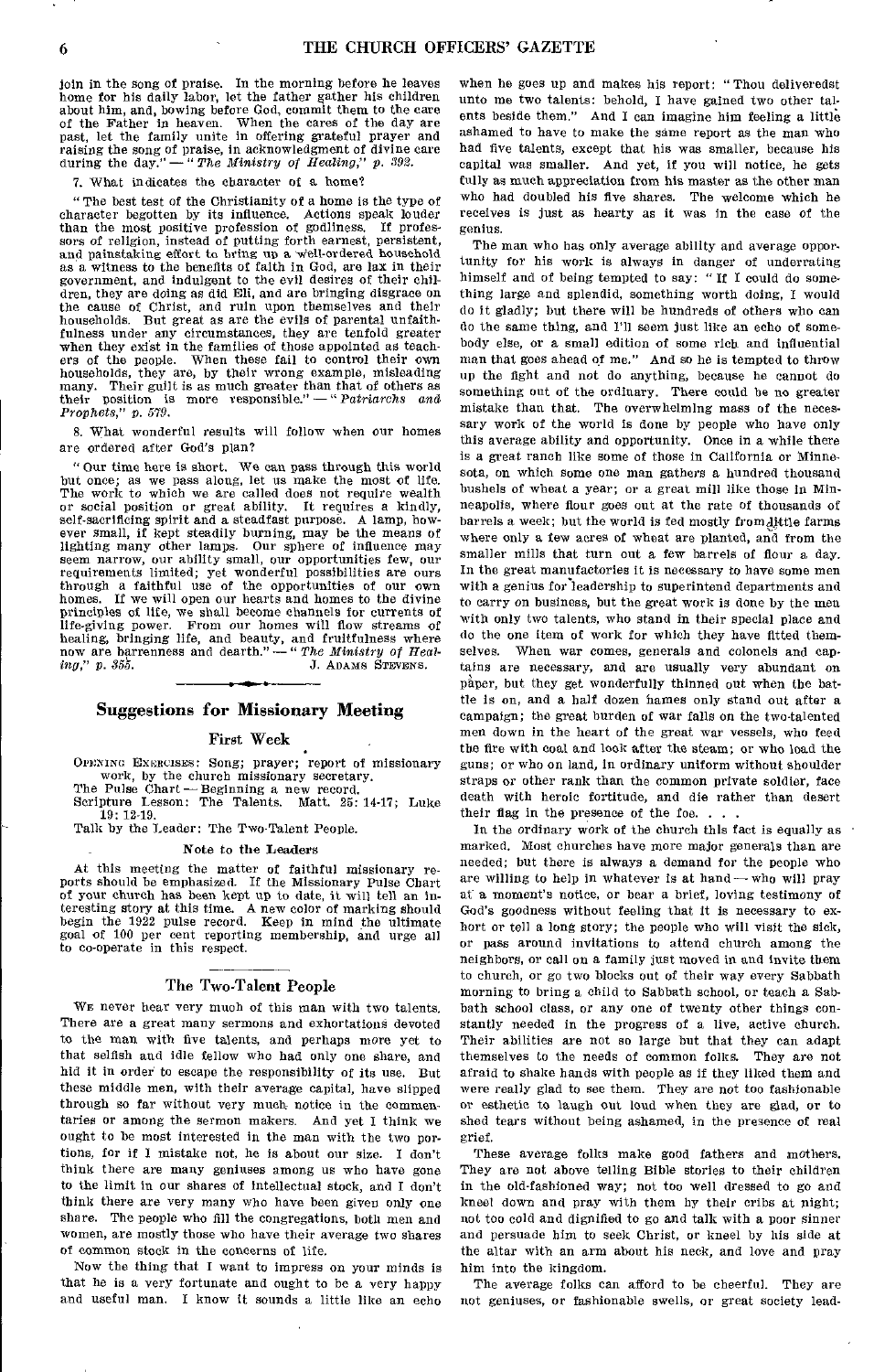ers, with a reputation and a dignity to take care *of;* they are just good, whole-souled, human folks who have common sense and big hearts, who love God and love His people, and do not blush when they say so. God give us more of them! — *"A Year's Prayer-Meeting Talks."* 

## Second Week

Opening Exercises.

Missionary Reports.

"True Education a Missionary Training." (See "The Ministry of Healing," pp. 395-406.)

#### Third Week

Opening Exercises: *Song;* Prayer; Scripture Reading. Reports from members.

Talk by the Leader: The Pattern for the True Home.

#### The Pattern for the True Home

THE crowning work of creation was the making of the first home. The world came forth from the hands of its divine Architect mirroring in forest and rolling plains, mountain and valley, the perfection of the Creator. This was man's dominion. But his home was to be a pattern for all other homes, and eastward in Eden there was made an abiding place of surpassing beauty for the first family.

"The home of our first parents was to be a pattern for other homes as their children should go forth to occupy the That home, beautified by the hand of God Himself, was not a gorgeous palace. Men, in their pride, delight in magnificent and costly edifices, and glory in the works of their own hands; but God placed Adam in a garden. This was his dwelling. The blue *heavens were* its dome; the was his dwelling. The blue heavens were its dome; the earth, with its delicate flowers and carpet of living green, was' its floor; and the leafy branches of the goodly trees were its canopy. Its walls were hung with the most magnificent<br>adornings,— the handiwork of the great Master Artist. In - the handiwork of the great Master Artist. the *surroundings* of the holy pair was a lesson for all time, that true happiness is found, not in the indulgence of pride and luxury, but in communion with God through His created *works."—"Patriarelts and Prophets," p. 19.* 

The homes of God's people are to be a pattern for every community in which they are located.

"The mission of the home extends beyond its own mem-<br>bers. The Christian home is to be an object lesson, illus-The Christian home is to be an object lesson, illustrating the excellence of the true principles of life. Such an illustration will be a power for good in the world. Far more illustration will be a power for good in the world. Far more powerful than any sermon that can be preached is the in*fluence* of a true home upon human hearts and lives.. As the youth go out from such a home, the lessons they have learned are imparted. Nobler principles of life are introduced into other households, and an uplifting influence works in the *community." —" The Ministry of Healing," p. 352.* 

To be such an uplifting influence, the home must represent the life of the Saviour.

" Home should be a place where cheerfulness, courtesy, mome should be a place where these graces dwell, there will<br>abide happiness and where these graces dwell, there will<br>abide happiness and peace. Troubles may invade, but these abide happiness and peace. Troubles may invade, but these are the lot *of humanity.* Let patience, gratitude, and love keep sunshine in the heart, though the day may be ever so cloudy. In such homes angels of God abide." $-Id$ ., p. 393.

Such a home will be as the dew of heaven in any community. Consecrated parents and children will find open doors for soul-winning service, and many burdened souls will find peace and rest in the Lord.

"A well-ordered Christian household is a powerful argument in favor of the reality of the Christian religion,—an argument that the infidel cannot gainsay. All can see that there is an influence at work in the family that affects the chil-<br>dren, and that the God of Abraham is with them. If the dren, and that the God of Abraham is with them. homes of professed Christians had a right religious mold, they would exert a mighty influence for good. They would indeed be the ' light of the world.' The God of heaven speaks to every faithful parent in the words addressed to Abraham: ' I know him, that he will command his children and his household after him, and they shall keep the way of the Lord; to do justice and judgment; that the Lord may bring upon Abraham that which He hath spoken of him.'" *—"Patriarchs and Prophets," p. 144.* 

J. ADAMS STEVENS.

## Fourth Week

Opening Exercises. Talk by the Leader: The Call of God to Christian Families.

## The Call of God to Christian Families

Ix all that is said and done to arouse, educate, and train the members of our churches for Christian service in the various lines of missionary activity which have been clearly set forth, more attention should be given to the need of " missionary families." Such families are called for in the inspired writings given to guide this people at the last stage in earth's drama, and the work assigned to such families cannot be accomplished in any other way. It is time that this matter should receive its due consideration and promotion, and in this connection we would call special attention to the following definite statements from the servant of the Lord:

"There are whole families who might be missionaries, engaging in personal labor, toiling for the Master with busy hands and active brains, devising new methods for the success of His work. There are earnest, prudent, warm-hearted men and women *who* could do much *for* Christ, if they would give themselves to God, drawing near to Him, and seeking Him with the whole heart" *—"Testimonies," Vol. IX, pp. 40, 41.* 

" God calls for Christian families to go into communities that are in darkness and error, and work wisely and perseveringly for the Master. To answer this call requires self-sacrifice. While many are waiting to have every obstacle removed, souls are *dying* without hope and without God in the world. Many, very many, for the sake of worldly advantage, for the sake of acquiring scientific knowledge, will venture into pestilential regions, and endure hardship and privation. Where are those who are willing to do this for the sake of telling others of the Saviour? Where are the men and women who will move into regions that are in need of the gospel, that they may point those in darkness to the Redeemer? *"—Id., p. 33.* 

We repeat the inquiry, Where are the men and women to answer this call? Let the call ring through all our churches, and may the Spirit of God accompany it and bring conviction to those who should respond. Let all such communicate their response to the conference president and ask for wise counsel and advice as to the needy spot where their selfsacrificing service is in greatest demand. The conference president will confer with the union president, and where it seems advisable, the union president will counsel with the Home Missionary Department of the General Conference, in order to make the most *satisfactory* and effective *arrangement.* 

Some *families* in different parts of the world field have heard and responded to this call, and are being greatly blessed in their efforts. A glimpse into the experience of one such family is given in the following account of the death of a brother in Chattanooga, Tenn. This brother and his family located near Rome, Ga. For a number of years they have been lost to selfish interests and have lived for their neighbors. The wife writes that when her husband found the end was nearing, and he could not spend his last hours in the community where he bad lived, he wrote a letter to his neighbors, telling them how earnestly he had prayed for them, and how much he longed to meet them in the land beyond. The letter passed from hand to hand, and *was* read by one family after another. When the body was taken home for burial, an elderly minister of the community had charge of the services. They sang the songs our brother loved, and the minister repeated a psalm and told of Brother Brown's work In the community. He then read the letter that many had read before. The church was packed. Tears ran down the old minister's face, and then he said, " Friends, I can add nothing to this. Follow what the dear brother has said, and we shall meet him." The wife states, "I could not help thinking that after giving his life to these people, he had preached his own funeral sermon."

The *Master Missionary* has said, "Greater love bath no man than this, that a man lay down his life for his friends. Ye are My friends, if ye do whatsoever I command you." John 16: 13, 14.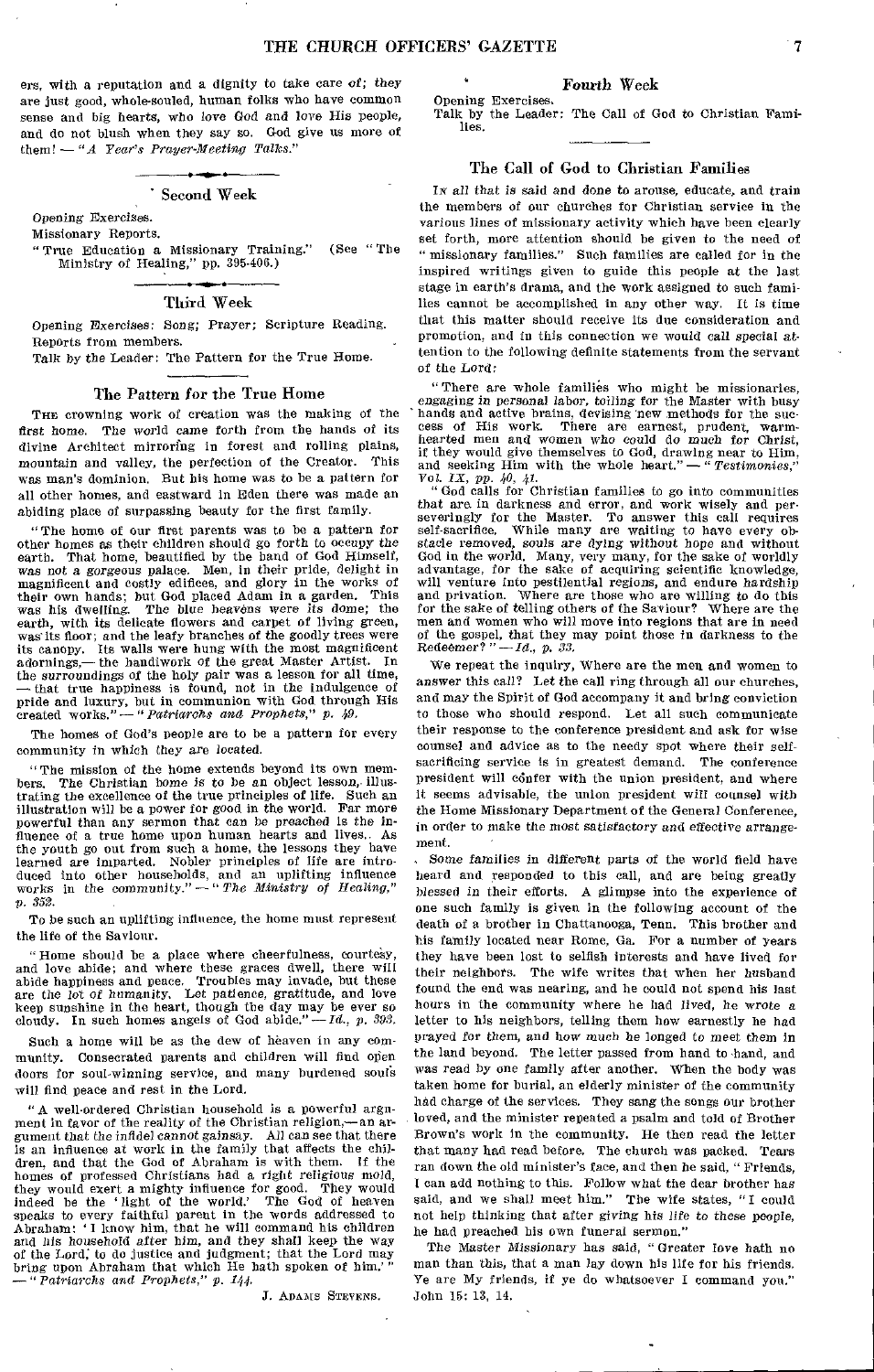# jilitsgonarp Volunteer department

## Devotional Meetings for January 7

#### Senior

Topic: How to *Keep Good Resolutions.* 

- 1. Song Service.
	- 2. Scripture Readings: Rev. 21: 5; 2 Cor. 5: 17; Lev. 25: 8-10.
	- 3. Three Short Prayers.
	- 4. Secretary's Report; (Summary of last year).
	- 5. Talk: Keeping the New Year New. See Instructor of December 27 or January 3.
	-
	- 6, Recitation: My Year. 7. Talk: She Was Almost Born a Christian. See *Instructor* of December 27 or January 3.
	- 8. Special Music. 9. Talk or Reading: Making It a Good Year.
- 10. Leader's Remarks.
- 11. Close with prayer and Psalms 19: 14.

#### Junior

*Topic: Hold Up My End.* 

- 1. Song Service.
- 2. Scripture Reading: 1 These. 5: 14-23.
- 3. Sentence Prayers—led by superintendent.
- 4. Secretary's Report: (Summary of last year.) 5. Superintendent's Talk: A Baby Resolution.
- 
- 6. Recitation: A Load of Cans.
- 7. Symposium: What God Expects.
- 8. Reading: When Dick Forgot His End. See *Instructor*
- of December 27 or January 3, 9. Round Table: What I Can Do to Keep My Resolutions. 10. Close by repeating Mizpah.

#### Special Note to Society Officers

This year there will be eight programs on the special mission field -of India. These programs will be cumulative. They will cover the four great mission divisions of India, concluding with three special programs, for one of which the chief subject will be announced later.

Besides these programs on India, the year's program calls for four "Surveys." There is no reason why these should not be of great interest. To do this a committee should be appointed now whose duty it shall be to gather up interesting bits of mission information and bring it in for these Survey programs.

They will find much interesting material in the weekly pages of the *Review,* the *Instructor,* and the *Signs of the Times;* and for younger Juniors, there are stories in the *Little Friend.* Besides our denominational papers there are others, such as the *Missionary Review of the World*, the *Christian* Herald.

Some of the society members may have friends or know of those who have friends in foreign missionary, service. It would be well to correspond with them. Missionaries are constantly coming and going, and may stop over at your church. They would be glad to supply much information for this "Survey Committee."

See that it is appointed now, and that it gets, *busy* now, and you may be assured of four inspirational programs of your own on missions.

#### Special Senior Notes

Make this program a strongly determined one for spiritual success for the new year. Drive the thoughts home. Be earnest, sincere, and whole-souled in your own remarks. A good start for the new year is important, and it is better to have tried and failed than not to have tried at all. But this program stresses the thought that there is a way whereby failure can be discounted.

As closing remarks after the parts, these thoughts are suggested'

0 Missionary Volunteers of the church of God, the significance of this lesson is just this: Behind you lie the days of 1921 — not necessarily a year of great sin, for like the girl in the story, you have been trying to be a Christian. But it has, perhaps, been a year of indifferent Christianity, a year of shallow Christianity, a year without real sacrifice for the Master, a year without real, constant, earnest prayer. We are now in the new year. Let us take for our guiding and hopeful thought, " Behold, I make all things new." "'Wherefore, if any man is in Christ, he is a new Christian." Let the old things pass away, and there will be no difficulty about keeping our New Year's resolutions.

#### Special Junior Notes

Superintendent's Talk.—The aim of this program is to show the children that the making of good resolutions is but the beginning of the work. Base your talk on the ar-ticle, " A Baby Resolution." Connect the thought with the title of the lesson. We want to make the words, "Hold up my end," a world-wide Junior slogan. And so show that *planning* to carry out a promise made (for a resolution is that) is the boy's and girl's part — it is their end. 'During the year we shall have several programs with this same slogan. It may cover much in the life of a Junior. *Symposium.' What God Expects.* 

Pass out the following texts and questions, and ask each Junior to answer the question in the words of the text: 1. What does God expect us to do? Phil. 2: 12.

2. What is one thing He asks us to  $d_0$ ? Acts 16: 31.

The same question will also serve for the other three texts, 1 These. 4: 16, 17; Matt. 5: 16.

*Round Table.—* Consecration service. Make this part of the program informal. Let some of the children tell a few of their New Year's resolutions. Ask several to tell how they are going to carry out their plans. Perhaps it might be possible to form a set of schoolroom resolutions, and the teacher may help in the plans to keep them,

#### My Year

TODAY I am facing a new year strange; What gift will it bring me of joy or change?

- I will make it a year of faith and prayer,
- A year of high endeavor;
- I will crowd it with deeds both brave and fair, I will act the hero ever.
- I will search the world for hearts to bless;
- I will fit out my love with wings;
- I will fill my days with a tenderness
- That thinks and soothes and sings.

I will travel God's path at God's own rate;

I will welcome both gain and loss;

Nor will I rebel when heaven's gate

Looks tragically like a cross.

And so, as I live through that strange new time, The Master will make it a year sublime.

*— Herbert Atkinson Jump.* 

#### Making It a Good Year

Jr is well to start the new year with good resolutions; but to' make it possible for good resolutions to grow into noble deeds, one must plant them in good soil and cultivate them. A farmer might have the best kind of seed corn, but he would hardly expect to reap, a harvest in the fall unless it were planted, cultivated, and given other care that it needed.

You wish to make 1922 a good year. Then shun the empty life that lives without a purpose. Do not indulge in harmful reading nor questionable amusements. Put away faultfinding; put away pretense; and put away self-pity. Be true to your convictions, and stand for right, though you stand alone; but at the same time be charitable in your judgment of others. Have your life so securely poised that the annoyance—usual or unusual—shall not disturb your equilibrium.

But remember that while you may resolve to do these things, you cannot carry out your resolutions in your own strength. To act strongly, life must be rooted deeply in prayer, in quiet communion with God and His word. Back of the strong outward life must be the strong inner life of prayer. The strong life that never loses its courage, its enthusiasm, its sweetness, its serenity, is not found on the bargain counter. It always costs just so much.

Then you who wish to make 1922 a good year, will you not resolve to take time to live the victorious life? Each day let God establish your heart. Let Him fortify it and make it a calm, peaceful place beyond the reach of the storms that rage without. Then you and your.Master will have a quiet place in which to commune. There He will give you strength for your work, wisdom for your decisions, peace from all your threatening storms.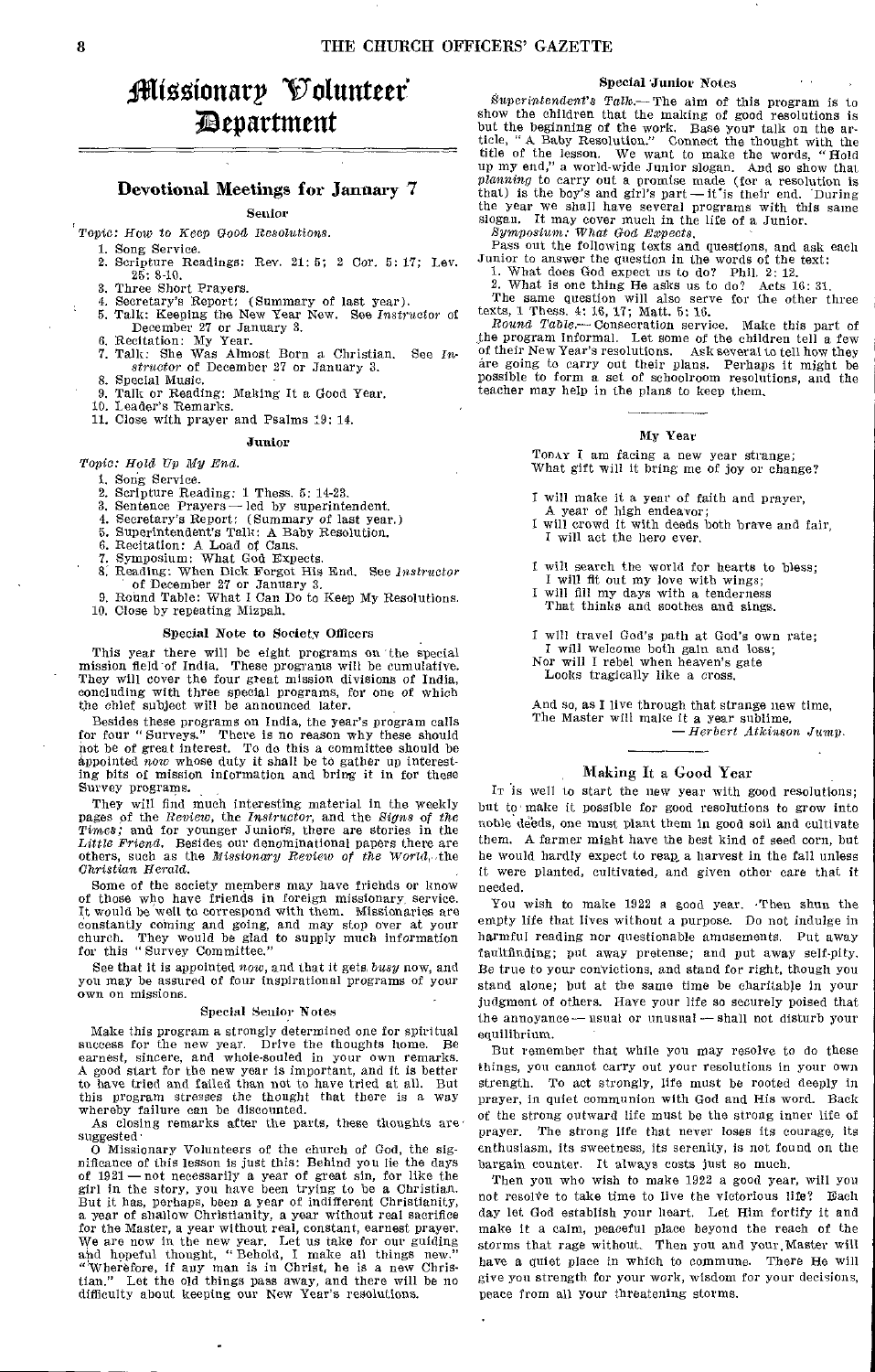And to you who- have- decided to live the strong victorious life during 1922; the Master' gives these simple directions: "When thou prayest, enter into thy closet, and when thou hast shut thy door, pray to thy Father which is in secret; and-thy Father which seeth in secret shall reward thee openly." These directions contain at least five things for You to consider,— time for prayer, place for prayer, alone in prayer, the Father's presence, and the blessing you may

claim.<br>When you have complied with these commands, you may claim the promises that follow. The Father wilt meet you in the chamber of secret prayer, and *will* reward you openly. When you come to Him with your sorrows, your longings, your- fears, your trials, and your failures, He *will sympathize.* With Him you may leave all that oppresses your heart, and carry away His joy. With Him you may leave your want, and carry away His supply for "all your need according to His riches in glory." This is so wonderful; and the most wonderful thing about it is that it is all true.

MATILDA E. ANDUOSS.

## A Baby Resolution

[Objects: Four bottles, labeled respectively, "Sure," "Thinks,"<br>
"Moral Glue," and "Do-it."]

Rio you ever think that a human baby is the weakest kind of baby there is in the world? The little chicken, just out of the egg, begins to scratch and run around as soon as he picks his way out of the shell. The little kitten plays with his twin brother and tumbles all *over* him, biting his feet and ears, and having a good time. The newborn calf goes about the stable after his mother on his wabbly legs, and the newborn colt follows his mother out into the meadow. But the human baby simply lies on his back and cries. But the hopeful thing about a human baby is that every day he will get a little bigger and a little stronger, until he *is* a *full-grown* man. He is weakest when he is just born.

Now I am going to tell you of a baby who is strongest the day he is born, and gets weaker every day he lives. lie is a winter baby, and is always born just at this time of year. We call him "Baby Resolution." These Baby Resolutions come bounding out of the brains and hearts of boys and girls. ' They are mighty strong fellows the moment they are born, and stand up at once and stretch themselves and say, "I will,"  $-$  "I will be kind to every one this year," " I will be obedient to my parents and teachers all the year," " I will hold my tongue all the year," " I will keep my temper," "I will follow Jesus all the year." Oh, how grand- it sounds! But — and this is the sad part of the story — his strength begins to wane at once. Most Baby Resolutions so I am told — die before they are twelve hours old. Those that live get weaker and weaker each day. They need some tonic to keep them going. So I have brought with me some of the food to keep these poor New Year babies through the year,

First: Give them some of this bottle marked " Sure." Give it to them as soon as they are born. Yes, the very minute! If I ask a boy or girl who is going to do a thing for me, if he means business, and the answer comes promptly, " Sure! " I know it will be done. This "sure" is a sort of backbone strengthener, Older folk call it " determination." But whatever you call it, it is what you mean when you say " Sure."

Second: Give these babies some of this bottle — " Thinks." How often our good resolutions, made at the beginning of the year, are allowed to die, because we do not feed them a few " thinks." We forget them sadly. " I did not think," has done a lot of harm in this world.

> " Evil is wrought by want of thought, As well as want of heart.

Third: Give them some of this - "Moral Glue." Glue sticks. And the trouble with the New Year's resolutions we make is that they do not stick. Some one asked' Abraham Lincoln, " Do you expect to end this war in your

Administration?" "Can't say, sir." "But, Mr. Lincoln, what do you propose to do?" "Peg away, peg away, keep pegging away." And we know that pegging away did the work. One day a civil engineer saw his little nephew playing near, so he called him to him and said, " Here, soh, take this little red flag and hold it for me until I come back and tell you to drop it." So he left the boy standing in the street. But when his work was finished, he forgot to go back, and did not pass that way until nine o'clock that night. Then, to his horror, he found the little fellow standing at his post, holding the flag and shaking with cold. "Why didn't you go home' at six?" said the man. " Because you told stay," said the boy.. It is no wonder he became a great bank president. He could stick.

Fourth: Give them some of this  $-$  "Do it." When our resolutions are carried out, they grow strong. There 'is an old saying that if you' want a thing to grew into a habit, 'do it. If you don't care to have it become a habit, of course you won't do it. But good resolutions ought to be allowed to grow into habits, and habits into character. To help our good resolutions to grow, feed them with what the grown-up people call "performance."

Then, above all, ask God to help you take care of these good little New Year's Resolutions. Ask Him daily to make them and you strong. For remember that a new resolution is naturally stronger at birth than it will ever be again. *— Adapted.* 

#### A Load of Cans

| I can my mind and heart keep pure,<br>I can my temper hold,<br>I can with others share my joys.<br>I can 'gainst wrong be bold,   |         |
|-----------------------------------------------------------------------------------------------------------------------------------|---------|
| I can be faithful to my word,<br>I can to friends be true.<br>I can forgive who work me ill.<br>As God would have me do.          | د او پو |
| I can say "No!" to sin's soft voice,<br>I can uphold the right.<br>I can, by seeking help from God,<br>Temptations put to flight. |         |
| 'Tis not a heavy load to bear —<br>A stronger, nobler man<br>Each boy'll become who firmly says,<br>"I'll not lose off a can!"    |         |
| $-A$ delbert F. Caldwell.                                                                                                         |         |

## Devotional Meetings for January 14

Senior

*Topic: For the Best Year Ever.* 

- 
- 1. Song Service.<br>2. Lesson Script 2. I esson Scripture: Ecel. 9: 10; Col. 3: 22-25,
- 3. Prayer.
- Leader's Talk: (See Leader's Special Note,)
- 5. Reading or Talk: Why the Dead Sea Is Dead. See *Instructor* of January 3 or 10.
- 6. Talk: For Such a Time as This.
- 7. Goal *Presentation:* (See Special Senior Note.)
- 8. Recitation: Work.<br>9. Closing Prayer.
	- Closing Prayer.

## Junior

- 1. Song Service.
- 2. Lesson Scripture: Col. 3: 22-25; 1 Thess. 4: 11.
- 3. Prayer.<br>4. Talk by 4. Talk by Leader: Why the Dead Sea Is Dead.
- 
- 5. Special Music: A Duet. 6. Superintendent's Talk: Work and Teamwork.
- 7. Reading: Torrie, the Ox. See *Instructor* of January 3 or 10.
- 8. Close with Prayer.

#### Plans and Suggestions

The program for today is to emphasize the idea of working for the goals—for teamwork and for concentrated en: ergy in the accomplishment of the society goals.

Before the program is given out, be sure that you know definitely what the various goals of the society are. The conference secretary should supply you with goals for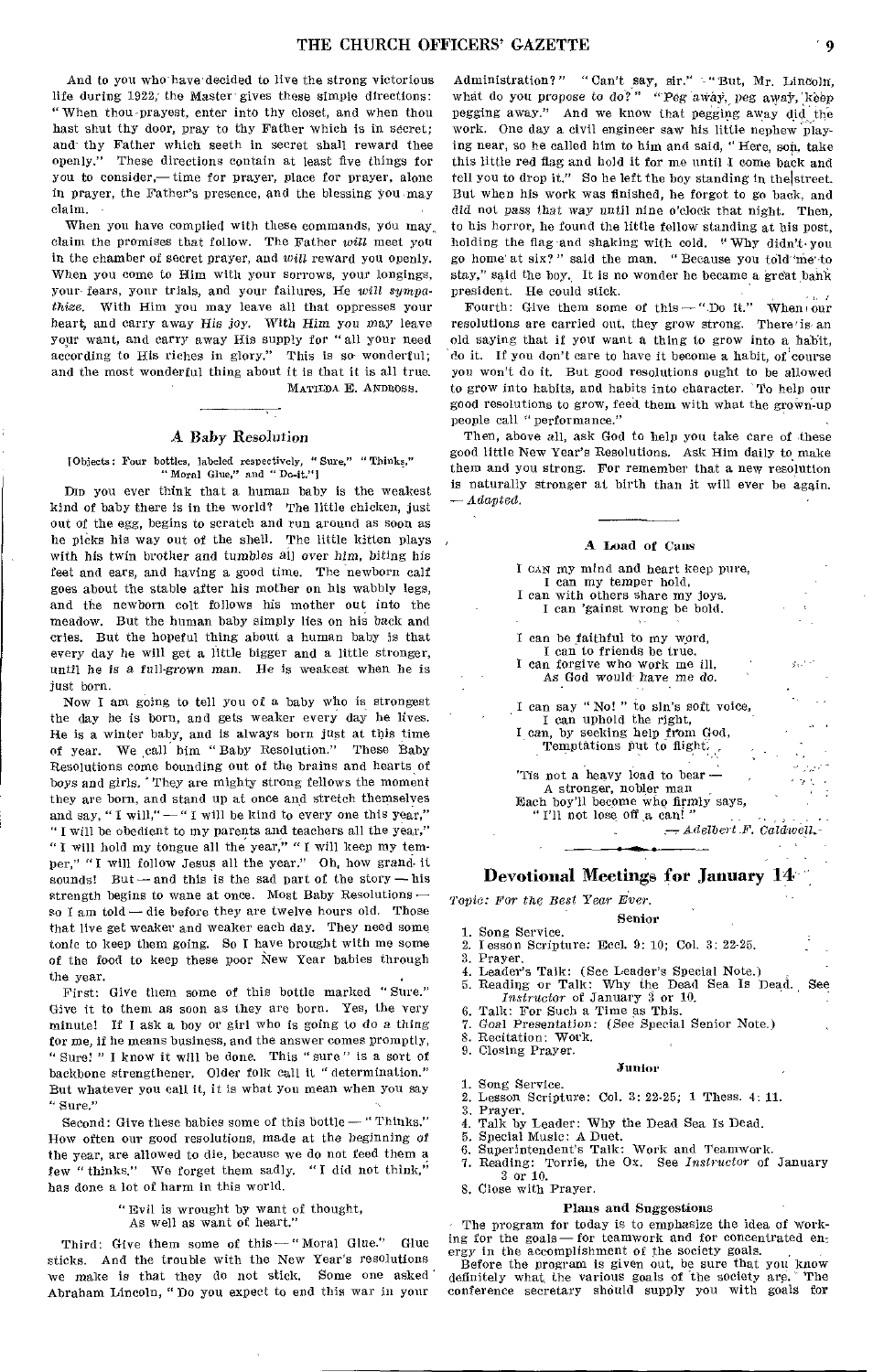your society. Make the meeting enthusiastic. "Nothing<br>great was ever accomplished without enthusiasm." A good great was ever accomplished without enthusiasm." start is half the work. *Blackboard Motto:* 

> To each one according to his work. Mark 13: 34.

#### Special Senior Note

Try to make your society's goals definite and concrete. That is, have them ready to place on a blackboard or already lettered on a large sheet, ready to show when the special speakers reach the part numbered 7. Let the talks be short, very short. A few words of information about last year's A few words of information about last year's goal and other comment of courage and enthusiasm on the new year's work should be given. It would be well if those could be chosen for the various goals who have shown a special interest in that phase of the society's work.

#### Leader's Special Note

Much of the success of this program will depend upon the new leader. You may feel that you have hardly had time to get hold of society affairs in an official way. Yet, this is the time to throw your whole interest into the program as given for the new year, and for the definite accom-plishment of that program. If you strike a strong, definite note, 'your society will respond. The leader's talk should be along the line of work—society teamwork.

It isn't the solo work that is needed so much as the full orchestra of endeavor. Spurgeon said one time: " Jacob saw angels ascending and descending, but not standing still. Activity is the mark of holy spirits, and should be the mark of holy men."

The Missionary Volunteer is a worker if he really is an M. V. The time demands work, not haphazard, but planned, and carefully executed teamwork for the attaining of the goals.

Study the Scripture lesson as given, and bring home the lesson and the blackboard motto in a strong way.

#### Special Junior Note

The object of this lesson is twofold: First, to show the boys and girls that work is a necessity to life; and, second, to show that teamwork is necessary for both the members and the society as a whole. Make the song service lively. Put energy into it. Choose such songs as Nos. 574, 558, and 560, Christ in Song." •

*Leader's Talk:* Why the Dead Sea Is Dead.—Material for this talk.may be taken from No. 5 of the Senior program. Encourage him to use further illustrations or incidents showing that work is not only a safeguard and a pleasure, but an absolute necessity for life.

*Duet.—* If possible, select something simple and appropriate to the program from some source unfamiliar to the children. If no such material is available, Nos. 478 and 536 in "Christ in Song" are suitable. Be sure the music is well prepared.

*Superintendent's Talk:* Work and Teamwork.— In the duet just sung, each had something to do, but more than that, they had to do it together. Suppose Mary had sung so loud that we could not have heard Ella. Draw an illustration from some incident familiar in the life of the boys and girls. For instance, when the city sends workmen out to break up the pavement of a street, one man holds the cold chisel. The two others, with their heavy iron mallets, stand and swing with all their weight, first one, then the other, etc. Sometimes even three swing each in turn other, etc. Sometimes even three swing, each in turn. Wouldn't it be silly for one person to want to do it all?

Sometimes boys, and girls too, forget the importance of teamwork. Teamwork means doing what is best for the whole, whether we like it or not.

Present the goal to the society. Write for the special device card of your conference, if you have not already received one. Then have some definite plans in mind whereby each boy and girl can do his part, and the society *as* a whole may win.

## " For Such a Time as This "

A FEW evenings ago I stood in the aisle of a crowded hall. The audience was composed mostly of fashionable and wellto-do people of our national capital. An old man in priestly robe and Persian costume entered with his retinue. The people arose in mass to do him honor. The leader of the meeting, in introducing our Oriental visitor, expressed the opinion that the audience was about to hear such words of wisdom as had never before greeted their ears.

Who was this wise man from the East? Abdul-Baba, leader of the Bohai Movement. It is said that he has six million followers; mostly in the East, but a considerable number in England and America. What is this Bahai Movement? Believing "that creeds and dogmas of the past have lost their spiritual power, and the world is reaching out for a religion which will be a living spiritual factor in the life of humanity," this Eastern philosophy is offered as a universal religion, adapted to all peoples. It recognizes good in all preceding religions,—heathen, Mohammedan, and Christian,— endeavors to harmonize science and religion, and concerns itself with temporal matters mainly, peace and progress,— a religion well adapted to the unregenerate heart, in love with modern culture.

Thus Christ, the only one who can satisfy the longing of the sin-sick soul, is superseded, and men are being bound in bundles for the great day of God. Old controversies are being revived. New controversies are springing up. And the only movement that can meet the needs of the world at this time, and save those who are listening for the voice of God amid all this confusion, is the third angel's message. And the medium through which this message is to be taken to the world, is the lives of those who have been transformed by it.

Let the words of Mordecai to Esther ring out to our young people everywhere, " Who knoweth whether thou art come to the kingdom for such a time as this?" Esther 4: 14.

It was written by the prophet Joel that in the last days young men shall see visions." O that every young man and woman, every boy and girl, in the ranks of Seventh-day Adventists, could see a vision of a lost world waiting for them to come and tell the story of Jesus and His love! Would that every young person among us might respond to the invitation of Jesus, "My son, [my daughter,] give Me thine heart." Would that all might respond to the Saviour's command, "Go work today in My vineyard."

Missionary Volunteer Day is being observed this week by our churches. Conference and church officers, parents and people, are thinking of our great army of young people, and how they can be enlisted and trained for service. Never before has our denomination made such efforts to help our young people as now. Recognizing that "young men and women should be educated to become workers at home, in their own neighborhoods, and in the church," and that thus trained they will become a powerful factor in carrying this message to the whole world, our General, union, and local conferences are giving much attention to the needs of our youth.

We must work to grow. Take hold in any small way to do something. Go to work right where you are, in the home, in the school, and in the Missionary Volunteer Society. Li Hung Chang, the great Chinese statesman, said that mankind is divided into three classes,— the movable, the immovable, and those who move things. Our Missionary Volunteers must have such devotion to God and such burning zeal that'they will, by God's help, bring things to pass.

M. E. KERN.

#### Work

WORK! What boon is there, God-given, That brings man nearer heaven Than work? — Work that burns from inner fires, Work atune with God's desires, Work that palls not, though it tires! Thank God for work!

Work! Not drudgery, I hold; Not ugly dross, but gold! God's work! Be they tasks of brawn or art, At the forge or in the mart, All are gifts of God's great heart. Thank Him for work! *— Thomas Curtis Clark.*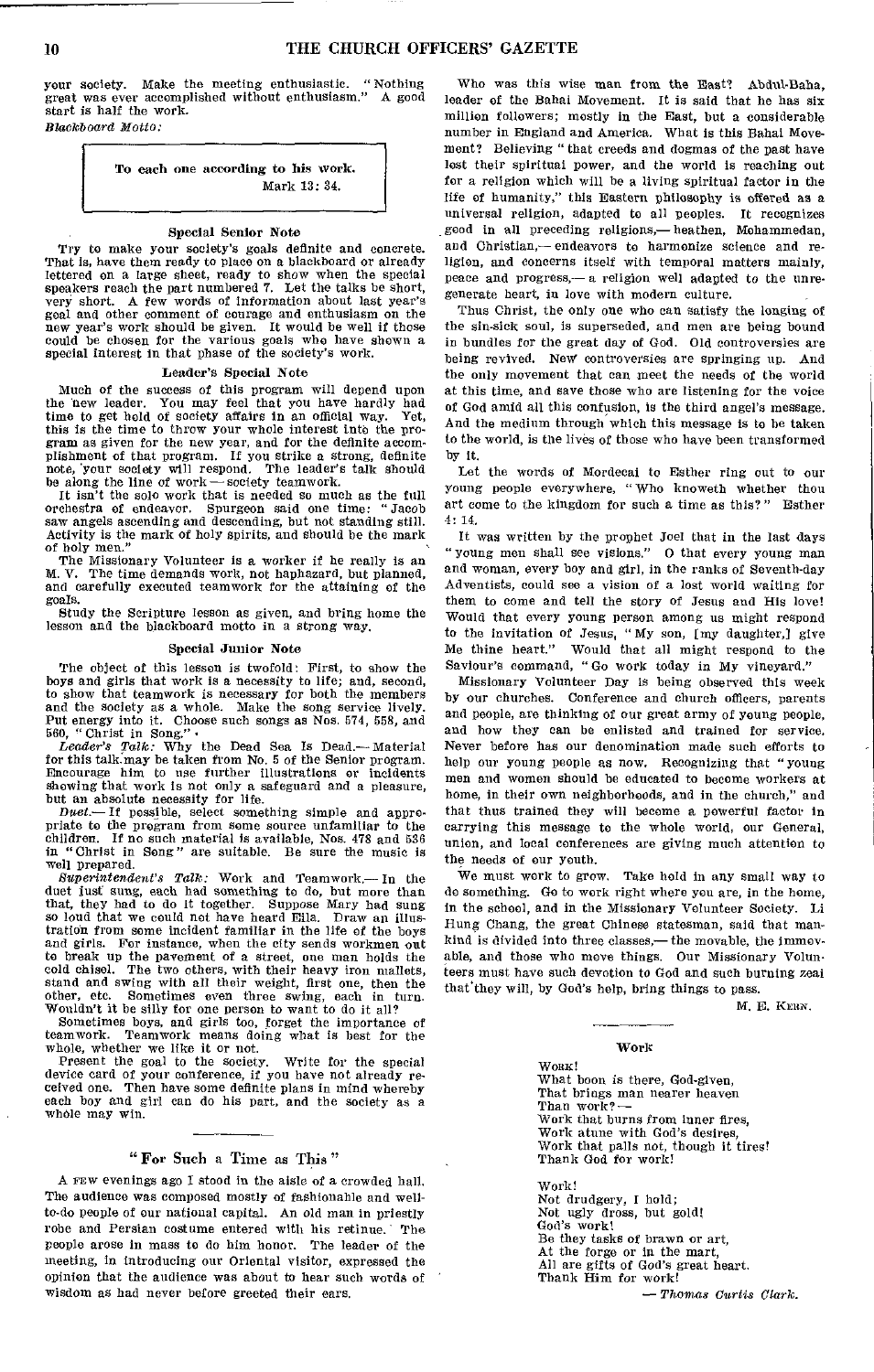## Devotional Meetings for January 21

*Topic: All Aboard for India.* 

- Senior
- 1. Song Service. 2. Morning Watch Roll Call.
- 3. Prayer.
- 
- 4. Mission and Map Study of India. 5. Political Conditions: (See Special Seuior Note.)<br>6. Historical High Lights of India.
- Historical High Lights of India.
- Bible Study.
- 8. Recitation: An Illustration. See *Instructor* of January 10 or 17. 9. Solo: The Call.
- 
- 10. Closing Song and Prayer.

#### Junior

- 1. Song Service.
- 2. Repeat together Matthew 28: 19, 20.
- 3. Prayer and Secretary's Report.
- 4. Song: (Same as No. 9, Senior program.) 5. Superintendent's Talk: Why Study India?
- 
- 6. A Map Talk.
- Farming in India.
- S. Special Music.
- 9. An Indian Store.
- 10. Wild Animals of India.
- 11. Close with prayer for the land to which our money goes.

#### Plans and Suggestions

The Missionary Volunteer Department, is particularly in-terested in India. The General Conference has requested that the individual societies and members study the needs of India this year, and that they send their offering to this needy field. The goal of \$125,000 for India is small enough when the needs of this great country are known and realized. Every Missionary Volunteer will want to give more, to some way increase the goal, to help to bring the light of the gospel message to this country of great need.

There will be eight programs. These are scheduled for various special times during the year. The one today is by way of introduction. It opens the door to the country, and gives you but a big glimpse of the country, and beckons you to further study.

This program is arranged for much individual work. is hoped that those who are assigned parts will spend considerable time in study, and will gain a clear knowledge that they can impart to others on India and its geographical and political divisions.

#### Special Senior Note

The Senior young people should be able to obtain a fairly clear idea of India's problems so far as geography and the most evident and simple political conditions are concerned. Ask some older member of the church, who is a clear student of world affairs, to briefly outline the political conditions as they are today. Some *information* about Gahaddi and his followers should be mentioned. This is No. 5. There is no reason why the geographical study (No. 4) should not be made as interesting as any other, if the speaker will give study to it, and use an outline map where he can point out the chief divisions and locate the four general divisions *of* the field, as laid out by the General Conference.

The recitation may be given by either a *young* man or a young *woman.* It is true, and is a powerful presentation of India's needs. See that it is well given—with force and connection,

#### Special Junior Note

The material for this lesson is selected from Carpenter's Geographical Reader. There is, however, much more splendid material in the book than can be placed in the GAZETTE. If the book is available, do not fail to have the boys and girls preparing these talks, refer to the book. If other books on India are in your library, encourage the *Juniors*  to do original work. Be sure, however, that the Juniors do not simply read what they find. Insist on thorough preparation.

Be free to omit *material.* Never allow the meeting to be over forty-five minutes long. Each talk should not exceed three minutes.

*Superintendent's Talk: Why Study India?* — The whole orld is calling. Before me lies a book, large enough to world is calling. Before me lies a book, large enough to make a good-sized dictionary, and the pages are closely typewritten. It is the 1922 budget, and those typewritten pages hold hundreds of calls straight from the foreign fields to the people of the homeland. The needs are so great, that the workers hardly know what to ask for first. They can

scarcely pick out the most pressing need, all seem so urgent. Yet with the best we can do here in the homeland. Yet with the best we can do here in the homeland, these earnest requests must go unheeded. India many of these earnest requests must go unheeded. is this year the land of opportunity for our young people. In that great country, one half as big as the United States, our dollars will meet actual needs. What a chance for real effort! They have asked for \$390,856.49. We are planning on \$125,000. How small it seems in comparison with the need!

The superintendent should make the lesson practical. The *goals* have already been presented to the children at the previous meeting. Perhaps the children have something to apply on the goal by this time. Ways and means may be discussed for a minute or so. If you know some may be discussed for a minute or so. If you know some other boy or girl has raised money, tell of it; it will inspire those before you to do something. Point out the fact that no business man invests money in something he knows nothing about. We must see India, the country, the people, and then we, too, shall hear the requests which ring so clearly from across the water.

A *Map Talk.—Have* one of the older *Juniors,* perhaps the leader, prepare a map talk. A large, well-drawn map should be in a 'conspicuous place on the board. The following points might be brought out: the shape; the size, about one half as large as the United States; the mountains, tbeiheight compared with those of other continents; the direction and size of *rivers;* the climate of various sections; the people; the products of the different parts; and, finally, the government.

The following is an interesting item as to how India became the possession of England:

This is a very valuable piece of property, is it not?

"And still England got this mighty estate through a nch of pepper. In the days of Queen Elizabeth, the pinch of pepper. In the days of Queen Elizabeth, the Dutch controlled the *most* of the Indian trade. Holland had foreign settlements in India, and one of the chief articles which the Dutch ships carried from there to Europe, was pepper, which then sold for seventy-five cents a pound. This gave a large profit to the Dutch merchants, but they were not satisfied, and they doubled the price, making it \$1.50 a pound. The English merchants said this was too much, but the Dutch would not put down the price, and so the English formed a company to build ships of their own which should bring pepper and other articles from India to England. This was the famous East India Company, which gradually drove out the most of the Dutch, and from which the British government got possession of the great peninsula."

Spend but a moment or two on each of the suggested phases. The map talk should be short and general, about what you would expect in a well-prepared geography recitation.

#### Mission and Map Study

Doubriuss the vastness of India had something to do with the spell which that great country cast over a certain traveler who spent nearly eight months there.

I must confess that while I knew India to be a big country, I was not prepared for the greatness of her plains, the size and majesty of her rivers, and the towering height of her mountains. Even to an American, accustomed to a big country, India is impressive by virtue of the grand scale *on* which nature has planned her mountains, her valleys and rivers.

I spent ten days in a missionary houseboat far down on the delta of Hugli River in eastern Bengal. It is a world of waters down there, and daily and nightly there was something awesome to me in the great stream upon whose bosom our little scow of a houseboat was propelled by five country oarsmen. There seemed to be room for so many people to move about in their various craft. The street of the river was as populous *as* the street of a city. I had the same feeling of awe when I saw the broad gray tide of the Ganges on a winter afternoon, and again when I looked across the wide Jumna at Aliahabad. I had not realized what a volume of water-flows down through the wide streams of India to the sea.

A ten days' ricksha journey in the Himalayas, along wooded mountain 'roads, gave me many thrilling views of those mighty peaks, the road from which I stood to gaze being eight thousand, sometimes nine thousand, feet above sea level. No wonder that Europeans and Americans in India talk of going to " the hills" for their holidays! The summer vacation settlements are seven and eight thousand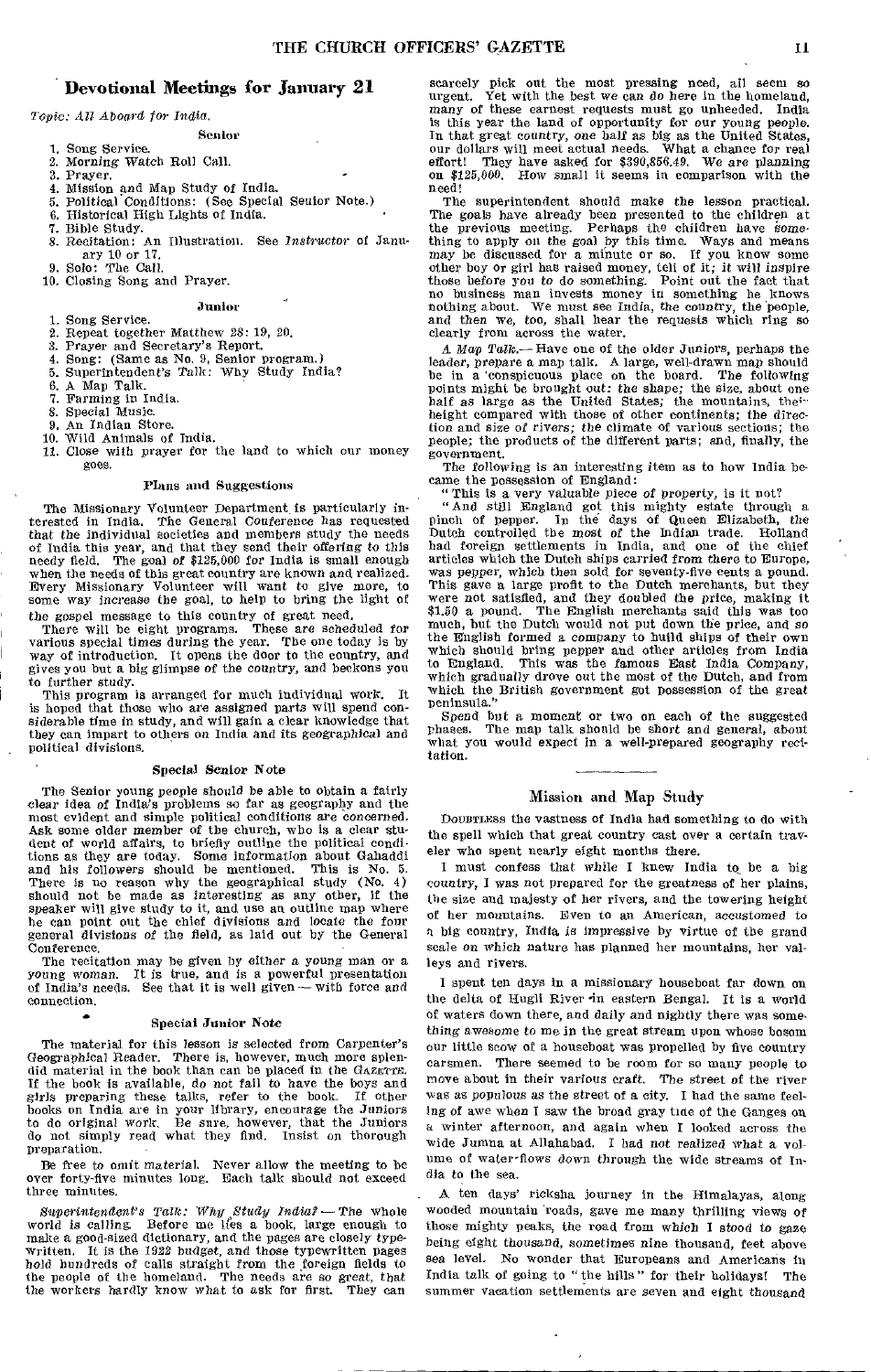feet above the sea, and yet they are only in the foothills of the Himalayan ranges. I had my first glimpse of these mountains from such a settlement, the town of Darjeeling, at an altitude of seven thousand feet. I saw before me, forty miles away, yet looking ten miles distant, peaks rising nearly twenty-eight thousand feet above the sea. There were seventeen thousand feet of bare, brown slopes, and above that great height rose eleven thousand feet of snow. One hundred miles of mountains stretched before me; the long'northern wall of India, through whose lofty and snowy passes run the roads into the ever-mysterious region of Central Asia. I felt like saying, "Such height is too wonderful for me to grasp — I cannot attain unto it."

The open roads of India and the streets of her cities are fuil of people passing and repassing in the vocations of their daily life. They are always picturesque, even when they are not clean. The shepherd driving in his flock of goats from the fields for town shelter at night, the farmer or teamster walking by his bullocks, the burden-bearing coolies moving in great numbers through the midst of the city streets, the rich Indian or Parsee merchant driving behind a pair of crack horses in Bombay or Calcutta, all these and many other sights are endlessly picturesque and interesting. Back of them all is the busy daily life of India's three hundred twenty millions, the buying and selling, the toiling and sleeping. I have not dwelt upon the sad sights of disease and suffering and poverty of which one sees so many every day.

The girls of India make a very real appeal to one's heart and affections. Such gentle eyes and manners, such timid glances, such readiness to be friendly if one makes friendly advances to them.

Those who work for them know the spell of the struggle of the forces of righteousness against the forces of evil. Life takes on solemn meaning there because of the clearness of the issue. Every Christian worker is conscious that he is warring against all the awful reality and horror of intrenched sin. It makes every day worth living because it is a fighting day. Every prayer is worth uttering because it is a real cry for help, and every achievement is a real one because it is possible only through the applied power of God. E. P. GLADDING.

India has been divided by our General Conference into four great mission fields: Northwest India Union Mission, the headquarters of which are at Lucknow; Northeast India Unipn Mission, with headquarters at Calcutta; South India Union Mission with headquarters at Bangalore; and Burma Union Mission, with its chief office at Rangoon, Burma. (Point out on map.)

## Historical High Lights of India

INDIA has long been the "Land of Desire" to the world. Columbus was in search of India when he discovered America. Historians have had much difficulty in compiling Indian history, chiefly because of the lack of records.

While Indian people were civilized and had governments enforcing law and order, and encouraging to some extent education and manufacture, science, art and literature, of their early history we know but little. The Hindu preferred to delve in philosophy and record questionable legends rather than facts.

Mr. Beach, in his outline of the history of India, gives the following eight divisions:

*I. Aboriginal Period.—* Records of the first settlers are lacking. Max Müller thinks 4,000 years ago the aborigines of India crossed through the Himalayas. All that is left to tell their early existence are the arrowheads to be found along the great river beds.

*2. Vedic Period,—* Mr. Beach says, " At least as early as 1000  $\mu$ . c., perhaps 400 or 1,000 years earlier, the Aryans left their home in Central Asia, and entered India from the northwest. Settling along the Indus, they received the name Hindu, a variation of the word "Indus." The caste system which has been, and still is, the plague of India, began during this period. For centuries this odious system has been developing.

*3. Buddhist Period, 543 B. C. to 900 A. D.*— The philosophy of the previous period had made men worse, and the way was ready for a reformer. Gautama Buddha, the "Enlightened," the founder of Buddhism, was supposed to have been born 557 B. C. He was the son of the king of Kapila-<br>vastu. When he reached manhood, he showed himself brave When he reached manhood, he showed himself brave and skilful with his weapons. He won his wife by a contest at arms over all rival chiefs. For a time he forgot the religious thought of his boyhood in the enjoyment of the world. But in his drives through the city he was struck by the sights of old age, disease, and death which met his eye; and he envied the calm of the holy man, who seemed to have raised his soul above the changes and sorrows of this life.<br>"After ten years, his wife bore him an only son; and

Gautama, fearing lest this new tie should bind him too closely to the things of earth, retired at the age of thirty to a cave in the jungles. The story is told how he turned away from the door of his wife's lamp-lit chamber, denying himself even a parting caress of his newborn babe, lest he should wake the sleeping mother, and galloped off into the darkness. . . . He then buried himself deeper in the jungles near Gaya, and during six years wasted himself by austerities, in company with five disciples. . . Torn with doubts as to whether all his penance availed anything, the. haggard hermit fell senseless to the earth. When he

recovered, the mental agony had passed, "At this point in his life he turned from the austerities and penance of Hinduism, and began teaching a reformation."

*4. The Greek and Scythian Invasion,* 327 *B. C. to 500 A.* D. —India became known to the world without, when Alexander made his famous expedition against Medio-Persia, and extended his conquests to the borders of India. But the influence of Greece upon India was not permanent. *5. The Brahmanic, or Modern Hindu,* Period, *500-1500 A. D.* 

—Buddhism was expelled from India about 900 A. n., and modern or Brahmanic Hinduism took its place.

*6. The Mohammedan Period, 1001-1761 A. D.—This* period begins with another invasion. The followers of the prophet of Mecca pushed their way into India. Their aim was to destroy temples and convert the people, by force, to the teachings of Islam. Mahmud of Ghazni, "the idol smasher," as he was called, won northwestern India after a struggle of twenty-five years.

7. Maratha Period, *1650-1818 A. D.—The* Marathas overcame the Mohammedans, and were the strongest power the Europeans met in coming to India, After three great wars, the British overcame them in 1818.

*8. Period of European Contact and Supremacy, 1500-1000 A.* D.— In 1498, Da Gama, a Portuguese explorer, first landed at Calicut, on the western coast of India.

The East Indian Company was formed in 1602 by the Dutch who overcame the Portuguese. Its object was Indian trade.

The efforts of England to gain supremacy in India began in 1600. The Dutch raised the price of flour from 3s, to 6s, per The Dutch raised the price of flour from 3s. to 6s. per pound to the English market. Queen Elizabeth granted a charter to the British East Company. Without doubt, England has been God's servant, as verily as Cyrus of old, in opening up the country for its final evangelization. Before English arms gained supremacy, a year scarcely passed without thousands shedding their blood in internal strife, but now peace and quiet prevail everywhere. Railways ply to alr parts. A wellorganized postal and telegraph system is in operation all through India. Missionaries can go anywhere in safety, and are cordially received by officials and natives. The, hand of Providence has thrown wide open the door for the speedy proclamation of the last gospel message. Now is the time to follow the opening providenees of God among India's millions. J. L. SHAW.

#### Bible Study

1. WHAT vision is presented before the Lord's prophet in Ezekiel 37:1?

2. What does this scene represent? Verse 11. Those who know not God.

3. By whom had they been slain? Eph, 6: 12. Satan and his powers.

4. What two things especially impressed the prophet?

Eze. 37; 2.<br>
a. "There were very many." In the world today there

are four million heathen for every one Protestant.<br> *b.* "They were very dry." The scene implied death and<br>
corruption. Eph. 2: 1.

5. What question is asked concerning them? Eze. 37: 3.

6. Is this possible with God? Heb. 7: 25. 7. What must be given them to restore life? Eze, 37; 4. "The word of the Lord."

8. What incomplete results did the prophet first report?

Verses 7, 8. 9. What are some of the material and first things Christianity has done for India?

 $a.$  Abolished suttee — " a custom authorizing a Hindu widow to immolate herself on the funeral pyre of her husband."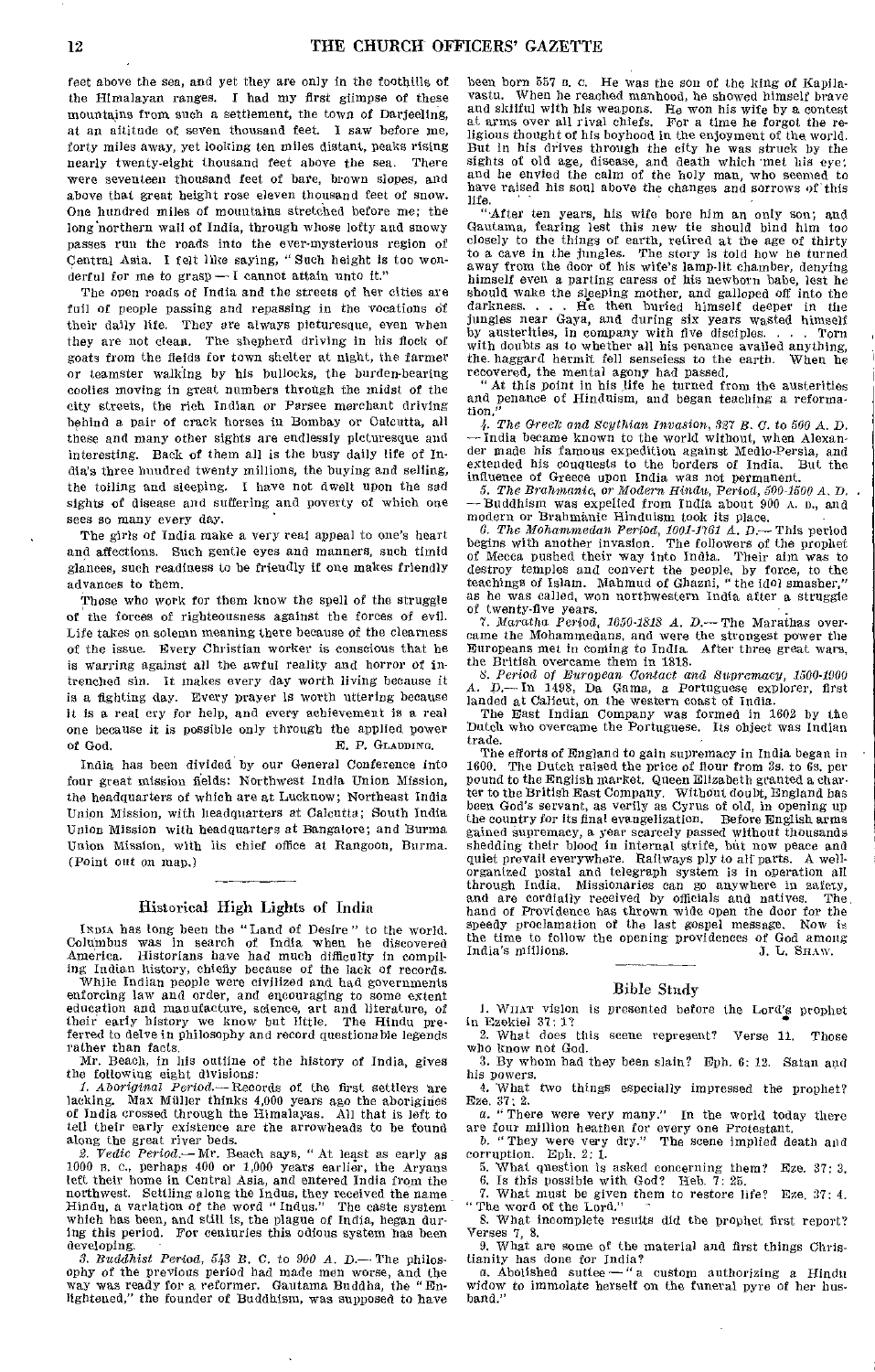*h.* Abolished killing of infant girls, *c.* Abolished child marriage.

*c. Abolished* child *marriage,* 

d. Established just government; education. 10. What is God now waiting to give to India's people? Verse 10. Life.

11. What is the hoped-for end? Verse 10, last part,  $\cdot$  " An exceeding great army." Converts won not merely for them-Converts won not merely- for them-

selves, but to fight for God, and to win others to Him. 12, How is this to be attained? Verse 9. "Come from the four winds, 0 breath, and breathe upon these slain, that they may live." By prayer for the Holy Spirit.

13. What is God's promise? Verses 13, 14.

#### The Call

(Tune: " Juanita ")

Fan o'er the waters comes a tender pleading call;

List to its accents, Christian brothers all,

Millions in the darkness bowing down to wood and stone — Hopeless, helpless millions sigh and cry and moan, CHORUS:

India, pleading India, who will hear thy plaintive plea? India, bleeding India, Jesus died for thee.

Up from the Southland comes another pleading cry-Dark Afric's millions hopeless, helpless lie.

Land of darkest nighttime, without hope or joy or peace, Sing of that sweet, bright time which shall bring release. CHORUS:

Africa, darkest Africa, who will hear thy plaintive plea? Africa, darkest Africa, Jesus died for thee.

Unnumbered millions in far China's stricken land,

Eagerly watching for the outstretched hand.

Land of Buddha's blighting, of Confucius' hopeless night, Gospel truth is lighting with its banner bright. CHORUS:

China, helpless China, who will hear thy plaintive plea? China, hopeless China, Jesus died *for* thee.

Here in the homeland, with its friends and loved ones all, Thousands are waiting, heeding not the call. Volunteers are needed—quickly train and arm for fight. Never more unheeded — we will send the light.

*CHORUS:* 

Jesus, precious Jesus, we will do or die for Thee. Jesus, blessed Jesus, here am I, send me.

C. A. RUSSELL.

#### Farming in India

Tun Hindus are a nation of farmers, the great majority getting their living directly from the soil. In fact, India has many more farmers than we have men, women, and children in the United States. The farmers raise all kinds of crops. They grow wheat which competes with ours in the markets of Europe. Their cotton is mixed with that from our Southern States in many of the great factories of the world, and they raise quantities of coffee, spices, indigo, and opium.

You would naturally think such people would be rich. We find them terribly poor. The clothing of the men, as they work in the fields, is little more than a strip of white cotton five yards long, which they wrap about their bodies and pull between their legs, fastening the 'end at the waist. . .

The \poor people in this part *of* Hindustan eat just enough to keep them alive, and it is said that there are millions who do not know what it is to go to bed without being hungry. Their food is rice or millet, and their drink is water. In the opium districts we are told that the farmers sometimes feed their children opium to take away their hunger and to keep them from feeling the cold. Millions of men in India support their families on an income of fifty cents a week, and we see women who are *working in* the fields for about three cents a day.

The farming tools are of the rudest description. The Hindu plow is little more than a sharpened stick. ft is so light that the farmer 'carries it to and from the fields on *his* shoulders. The furrows are mere scratches on the surface of the ground, but the fields are gone over so often that the soil is ground to dust, and is made to produce very large crops.— *Carpenter's Geographical Reader*.

#### . An Indian Store

THE business of the cities of India is done in bazaars. We find hundreds of little stores under one roof. Each store is not much bigger than a dry-goods box, and the darkfaced merchant within it squats on the floor, with his goods piled around him.

There are *many* such men connected with the jewelry shops, and we soon learn that the making of jewelry is one of the greatest industries of north Hindustan. The Hindus have been noted for ages for their fine work in gold, silver, and precious stones.

We have heard of these wonderful jewels of India's past, and we-see that the women almost everywhere are loaded down with necklaces, bracelets, and rings; so we ask to be taken to the jewelry shops. . .

The store which we first visit is little more than a hole in the wall. It is about ten feet square, and is entirely open to the street. The owner of the store, who is dressed in a long gown, does not look very rich, and we think our guide has made a mistake.

The merchant, however, asks us to come in, and offers us a seat on the floor. He directs a servant to bring a red cashmere shawl, and spreads this *out* between *us* and him. He gives another direction, and the servant goes over to the corner of the room and brings back a bundle. It looks like a lot of old clothes wrapped up in a dirty white cotton cloth.

The bundle is placed in front of the merchant. He opens it and spreads out before our eyes a stock of gold and silver jewelry, of diamonds, rubies, sapphires, and pearls, which dazzle our eyes. Upon the red shawl he lays bracelets and strings of pearls, rubies, and sapphires. Beside them he places a necklace of diamonds, each of which is as big as a good-sized bean, and to these he adds strands of topazes and emeralds, hanging one by the other from a great gold band, or set in curiously carved gold. There are rings of all prices. There are brooches of many kinds, and we almost gasp as we. see the fortune before us.— *Carpenter's Geographical Reader.* 

# Wild Animals of India  $\qquad \qquad$

You would not think that a country so thickly populated as India could have many wild animals. The peninsula of Hindustan, however, has vast jungles composed of forest trees, thickets of bamboo, creeping vines, and growths of underbrush of that dense kind which is found only in tropical countries.

In these jungles, fierce tigers roam, panthers have their lairs, and jackals, hyenas, and wolves make *night* hideous with their cries. The wild beasts dash out now and then into the farming districts and kill men, women, and children, Itis estimated that three thousand persons are eaten every year by tigers alone, and in a single year sixty-one thousand cattle perished *from* the attacks of wild beasts.

The rhinoceroses which are found in the swamps of the Brahmaputra valley often grow to be six feet in height, and the great horns above their noses sometimes attain a length of more than a foot. There are crocodiles from eighteen to twenty feet long in many of the Indian rivers, and there are wild elephants in some parts of the country.

Elephants are caught by driving them into stockades or great pens *which* are made in the forests. The process is very dangerous, for if an angry elephant can get at a hunter, he will jump upon the man and crush him. When the hunter falls to the ground, the elephant kicks him backward and forward between his fore and hind feet, and sometimes, it is said, by means of his trunk and his feet, tears the body limb from limb. .

The tiger is very strong. He can strike down a cow with a blow of one *of* his paws, and can drag it off with his teeth. His claws are as white as ivory, and almost as hard as steel. They can be covered at will, like those of a cat, and they are drawn in by the tiger while he is walking, so that they are not worn and blunted by being rubbed against the ground.— *Carpenter's Geographical Reader.* 

 $\langle \hat{\tau}_{\rm eff} \rangle$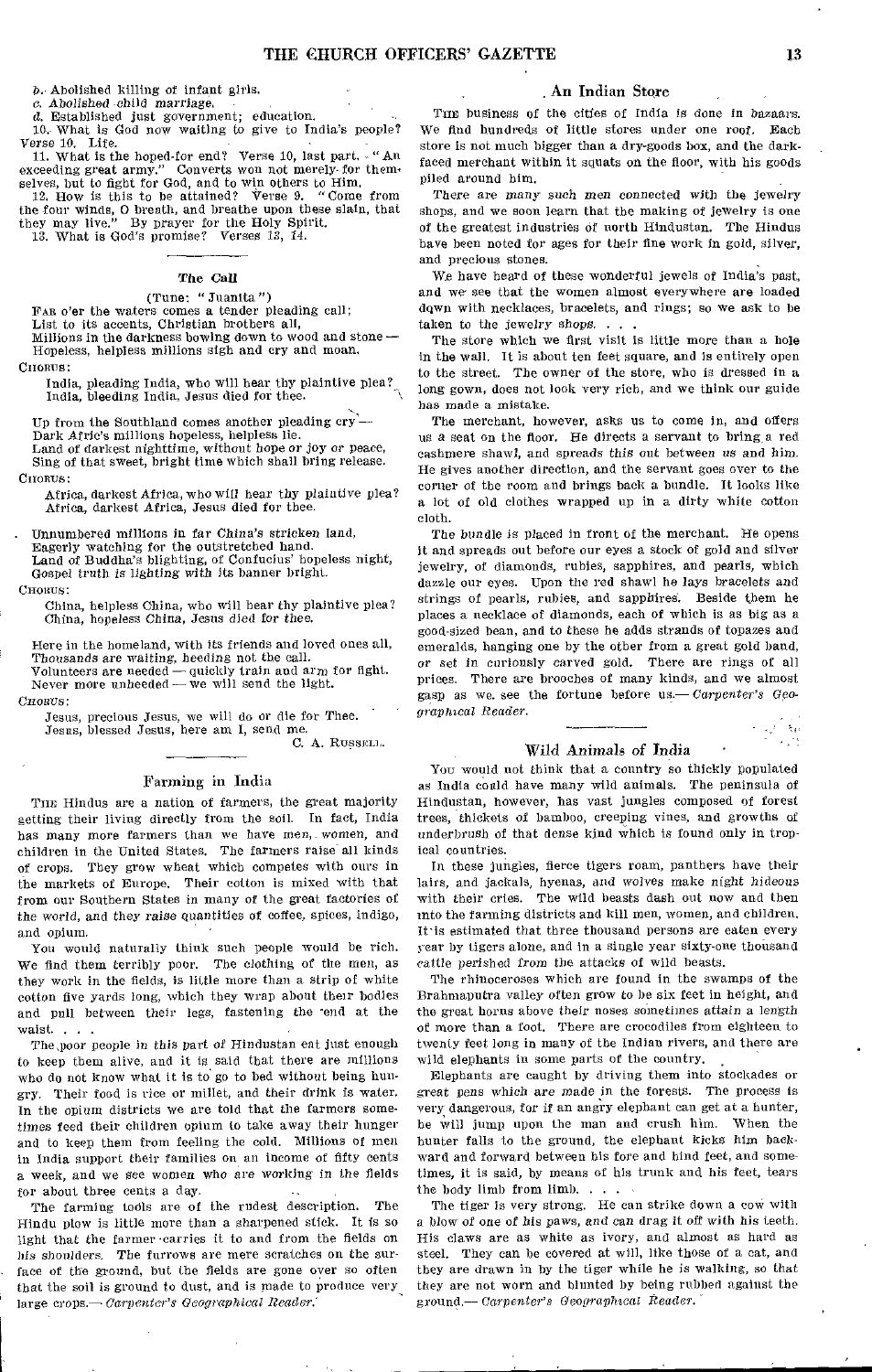## Devotional Meetings for January 28

#### Senior

- *Topic: The Highway of Guidance.*  1. Song Service (Suggested songs for meeting —" Christ
	- in Song," Nos. 713, 706, 611, 530, 527, 729, 305. 2. Prayer for guidance.
	-
	- 3. Secretary's Report. 4. Scripture Study: Eph. 5: 15-17; John 2: 5; 7: 15-18. (See " The Scripture Lesson.")
	- 5. Talk: Determination.
	- 6. Talk: Learning.
	- 7. Talk: Doing.
	- 8. Recitation: And So I Dare.
	- 9. Ask questions, and give two minutes' quiet time to think.
	- 10. Closing Prayer.

#### Junior

*Topic: The Boy Makes the Man.* 

- 1. Song Service. 2. Morning Watch Drill.
- 
- 3. Prayer.
- 4. Secretary's Report.<br>5. Song 563.
- 5. Song 563.
- Superintendent's Talk: The Boy Makes the Man. Talk: Sir Isaac Newton.
- 8. Talk: Lord Shaftesbury.
- 9. Recitation: Round by Round.
- 10. Talk: Norman Wiles.
- 11. Closing Prayer.

#### Plans and Suggestions

Learning to *know* and *do* Christ's will is one of the most important problems that young people have to solve. And it is not an easy one for many. Because of this and because the matter to be presented is of importance to every one Who is honestly seeking to do right, special prayer and work should be given to this program.

Gather together the members who have parts on the program, for a few minutes of prayer before the meeting. God's blessing that the presentation of the topic shall impress and bring help to those who listen.

#### Special Senior Note

The song service may be one that will help in the unity of the program if care and attention is given to the selection of the numbers. Give special attention to the three talks, Nos. 5, 6, and 7. They should be short, yet right to the point and given with conviction. As far as possible, the speakers should be those who have had experience in living what they are now talking about. After No. 9, give a few minutes of quiet time and ask the members and others present to turn their thoughts inward and see if they have been doing, and if they have known, what God's will was for them.

#### Special Junior Note

This program is one of two which will be arranged for the Juniors. The second will be, "Girls Make Great-Hearted Women." Where it is thought advisable by the superintendent, it may add zest to the program to have the girls prepare the one for the boys and the boys one for the girls. Good judgment should be shown in the matter, however. In some societies it would be far better for the boys to prepare theirs and the girls their own.

*Talks.—* These should be carefully prepared, Do not have them read. If possible, place further material in the hands of the one who is to give it, or where other biographies are available, have the older Juniors work out something original. More may be added to the material already given.

The last talk is about one of our own recent heroes. A fuller account of his sacrifice may be found in the *Review*  of May 19, 1921, on page 10, under the caption, "A Mission-ary Martyr." Another account, though not so accurate, is to be found on the last page of the *Review* of April 7, under "Present-Day Pioneering." Don't fail to get more infor-<br>mation about this noble young man.

*Superintendent's Talk.—Aim* in your talk to show the boys and girls that though young, the incidents they meet day by day bear an important relation to what they will become. Describe a race where the runners crouch in line, every muscle tense and every eye straining, each ready to dash away on the second. How the runner relates himself to the start, will mean much in the close. A great railroad builder chooses the materials which he uses at the beginning of his track with as much care as he chooses that which will make the iron way at its close. Just so God is carefully selecting the everyday happenings which make the life of the boy. The things that come to the boy come

for a purpose. They will shape the life of the man. Every architect has a blue print of the entire building, but the stones and timber of the foundation to a large extent determine the strength of the house. Will God do less for the boy or girl who is to be a part of His holy temple? Further illustrations may be used—all to show the boys and girls the importance of their lives at the present time, and what it may mean to them to relate themselves rightly to the events of every day. If possible, make the lesson concrete by telling the experience of some acquaintance, similar to the following: Robert was just like any other wholesome, hearty boy of twelve. He loved to play ball, and he could jump over just as high a fence or swim just as swift a stroke as any other boy his size. But Robert had very exacting duties at home. The little mother had been ill exacting duties at home. The little mother had been ill for many a weary month, and Robert was the only one to whom she could turn for help. Did he fuss? No indeed; he was too game for that. Instead, he learned how to sweep the floors just so, how to make the clothes fresh and white, and even how to iron them and put them away. Once or twice some playmate called him sissy, but Robert was too well liked and too much of a boy for that title to stick. And years after, when he looked back, he was glad for the providence which had given him those tasks, and he was glad, too, that he had done those tasks cheerfully and well, for that very skill had given him a position which paid his expenses through college, and which was for him the open door of a long, useful life.

## Round by Round

Wu cannot see the way ahead, But this we know each day, That heaven may crown the steep ascent. And hope is ours alway.

This ladder round we climb just now Is all we see, no more; But smooth or rough, it lifts the same Up toward the King's own door.

*— Selected.* 

#### Ask These Questions

WHAT ways of finding out God's will have *you* found most effective? Did you ever have a direct answer to prayer? Does your daily Bible reading guide your actions in your daily life? Have you found it hard to submit to what you knew to be God's will for you? What was the result? Have you been satisfied? Have you ever given up something that you greatly desired, because you felt that Christ wanted you to? Wasn't it worth while?

#### The Scripture Lesson

BECAUSE human nature does not change, the things that Paul wrote for Ephesian ears are worth listening to by American ears as well.

"Look how you walk, Missionary Volunteers, redeeming the time, because the days are evil."

And the days are evil. A glance through any metropolitan newspaper or an examination of the weekly paper of the crossroads will prove that. The whole world seems upside down. Even professional optimists are despairing.

There are three key-words in the lessou: One is "understand." Eph. 5:17. If we are to be effective redeeming Christians, we must *understand* Christ's Will. The second is " do," John 2: 5. If we are to be effective Christians, we are to *do* Christ's will. The third key-word is "will." John 7: 17. If we are to be effective Christians we must *will* to do Christ's will. That is, we must determine to do it.

Perhaps this last is the most important. Because, after all, before we can do His will, we must understand what His will is, and before we can understand what His will is, we must have the *determination* to find out about the matter. Just saying and praying, "Thy Kingdom come. Thy will be done," is not all there is to do. There is no time to sit back and wait for a revelation of Christ's will. Jesus said, If any man will do God's will (that is, if any man is determined to do God's will), God will reveal Himself to him.

#### Determination

MARGARET SLATTERY tells the story of a girl who willed to do the, teacher's will. She greatly admired her teacher, and whenever the teacher expressed the desire to read a new book, to have the class see a fine picture, to use certain materials for a lesson in painting or drawing, this girl would always promise that that book would be brought, the pie-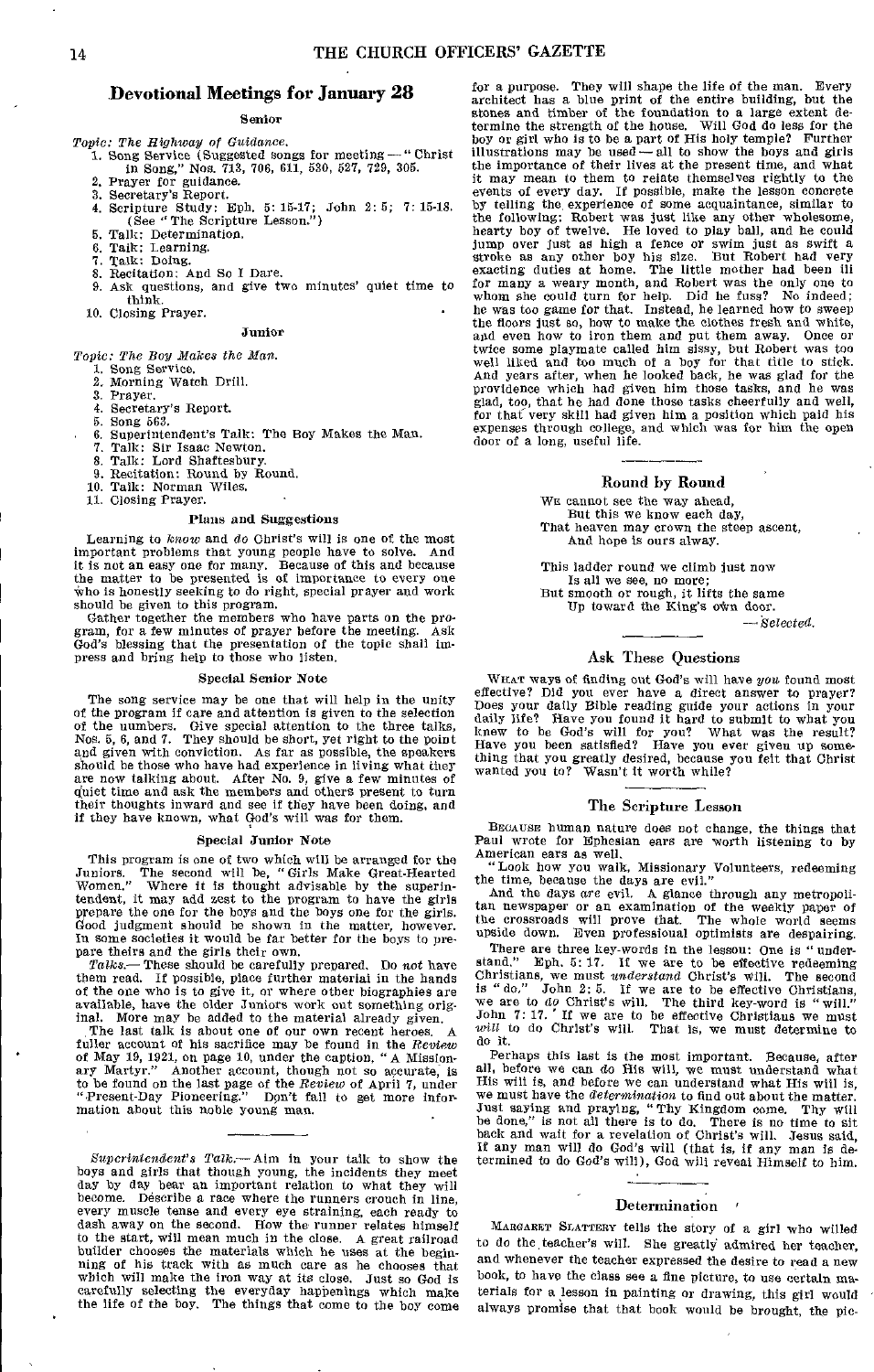ture, would be gladly lent by her father  $-$ she would supply all the desires of her beloved teacher. But almost never was the promise fulfilled; still she continued to promise.

One afternoon her teacher talked with her after school, and showed her a list of twenty-one things that she had promised to do and had not done.

" I know you do not intend to be untruthful," the teacher told her. " Whenever you promise to do a thing, the other girls smile. You wanted to be chairman of the lunch committee the other day, and did not receive a single vote, not because the girls did not like you, but because they could not depend upon you."

The girl interrupted her teacher by saying: " Twenty-one promises broken! Twenty-one! I shall keep every one of them." Then she burst into tears, and the old excuse fell from her lips, " I meant to; I really meant to! "

After a long talk the teacher said, " What *I* most need is that you do things."

Right then a determination was born in that *girl.* Before she had desired only, but now she was anxious, yes, determined. She willed to keep her promises. With her love and admiration for her teacher, she was able to keep her determination fresh and strong.

It is in this sense that we should be determined to do Christ's will. To do His will does not passively mean to say, "Yes, I am willing to do whatever God wishes me to do, if He will only show me." It is all right to say it, but saying it alone will not save any one. It never gets anywhere. Willingness means determination to find out at any sacrifice what God wants us to do with our lives. Willingness means thinking and praying about *His* will, and bringing our best energies to His service and to His church. This attitude brings a constant revelation of His will for us. But it takes determination. U. V. W.

#### Learning

A PERSON is determined to find *out* God's will. If he puts a little thought and effort on the matter, he will find a number of ways in which it will be revealed to him.

Of these things be assured: There is a part of God's will which every one may know  $-a$  universal part. There is also a part of God's will which no one knows but you — a particular part.

The first is *written* in the law of God, and In the Bible and in nature and in God's work and given through His servants and ministers. This will of God works through nature's laws, and we must recognize this,— through the laws of health, laws of moderation, regularity, exercise, cleanliness, order. This is the first law to learn and to study. Then there are His statutes, His commandments, His testimonies, given through His servants.

The part of God's will which no one knows but you is revealed in a different fashion.

If you wish to find out how God wants you to meet some particular situation which you are facing, you may first try your best to logically reason out the matter. *Conscientiously* consider all phases of the situation and try to arrive at a fair and sane conclusion.

Then you may be helped to a decision by experience, that is, by your contact with, and your observation of, other people.

Thirdly, you may find out the will of God through advice — by going for help to a minister or your friends, to some Christian person whose opinion you cherish.

To be added to these plans, or rather to be an integral part of them, is prayer. Christ was a man of prayer. He prayed constantly to find out the will of His Father. He never decided any question without going to His Father in prayer. And when He prayed for God's will, it was revealed to Him through His mind.

By this simple method people may today know God's will as truly as did Christ. A man I know was trying to make up his mind whether he ought to accept a certain business offer or not. And he reasoned about it and he asked his

friends about it. Then he went to put the matter into higher hands. He went into his room and shut the door and was quiet for a long time. When he finally came out, he greeted us cheerfully. "God doesn't think that I ought to take it," he said.

And this is true. To follow with prayer the dictates of conscience is to walk safely and carefully. If you are determined to follow God's will through reasoning, through experience, through advice of friends, through prayer, through your conscience, you may find out. And the finding will not be so hard as it at first seems. u. v. w.

#### Doing

WHEN you have found out the will of God, there is left only the necessity of doing it. Sometimes that is not so easy as it sounds. God's will may change you from a lucrative business of several thousand dollars a year to missionary service in a foreign country.

God's will may send *you* across the *sea,* when you wanted to stay at home. God's will may make you a Bible worker, when you wanted to be a society woman. God's will may make you sacrifice, when you wanted to enjoy.

But the doing of His will is the price of real Christianity and of real Missionary Volunteerism. " God has a life plan for every life. In the eternal counsels of His will, when He arranged the destiny *of every star, and* every sand *grain*  and every grass blade, and each tiny insect that lives for but an hour, the great God had a thought for you and me."

Our life is to be the slow unfolding of this thought, as the cornstalk from the corn, or the flower from the gradually opening bud. It was a thought of what we were to -be, of what we might become, of what He would have us do with our days and our influence, with our lives. But we have the power to evade this—we are free moral agents. But by choosing God's way and making it our way, there will never be any vain regrets — there will be nothing but success.

There are two classes of people in the world today:

1. Those who *want* God's will in their character.

2. Those who *have* God's will in their career.

The first are'in the world to live. They have a life. The second are *in* the world to minister. They have a mission. The second class represents success—true success and happiness. **U. V. W.** 

#### And So I Dare

" AND so I dare not ask to pray For winds to waft me on my way, But leave it to a higher will To stay or speed me, trusting still That all is well, and sure that He Who launched my bark will sail with me Through storm and calm, and will not fail, Whatever breezes may prevail, To land me, every peril past, Within His sheltering haven at last. Then whatsoever wind doth blow, My heart is glad to have it so; And blow it east or blow it west, The wind that blows, that wind is best."

#### Sir Isaac Newton

"WILE that boy ever learn his lesson?" sighed Isaac's teacher. Yes, the great Sir Isaac Newton, one of the wisest men that ever lived, was the despair of his teachers. He would much rather fool away his time with a few tools and a stick of wood than study his books. And yet he was a thoughtful, manly little fellow.

One day, however, a playmate of his, a hot-tempered, fiery boy, became angry at him. Before Isaac could see what was coming, a stinging, sickening blow hit him square in the pit of the stomach. Isaac reeled and grew faint. All that day he felt too sick to think much. But he was young and healthy, and the next day found him much like himself. But what should he do? Should he hit back and